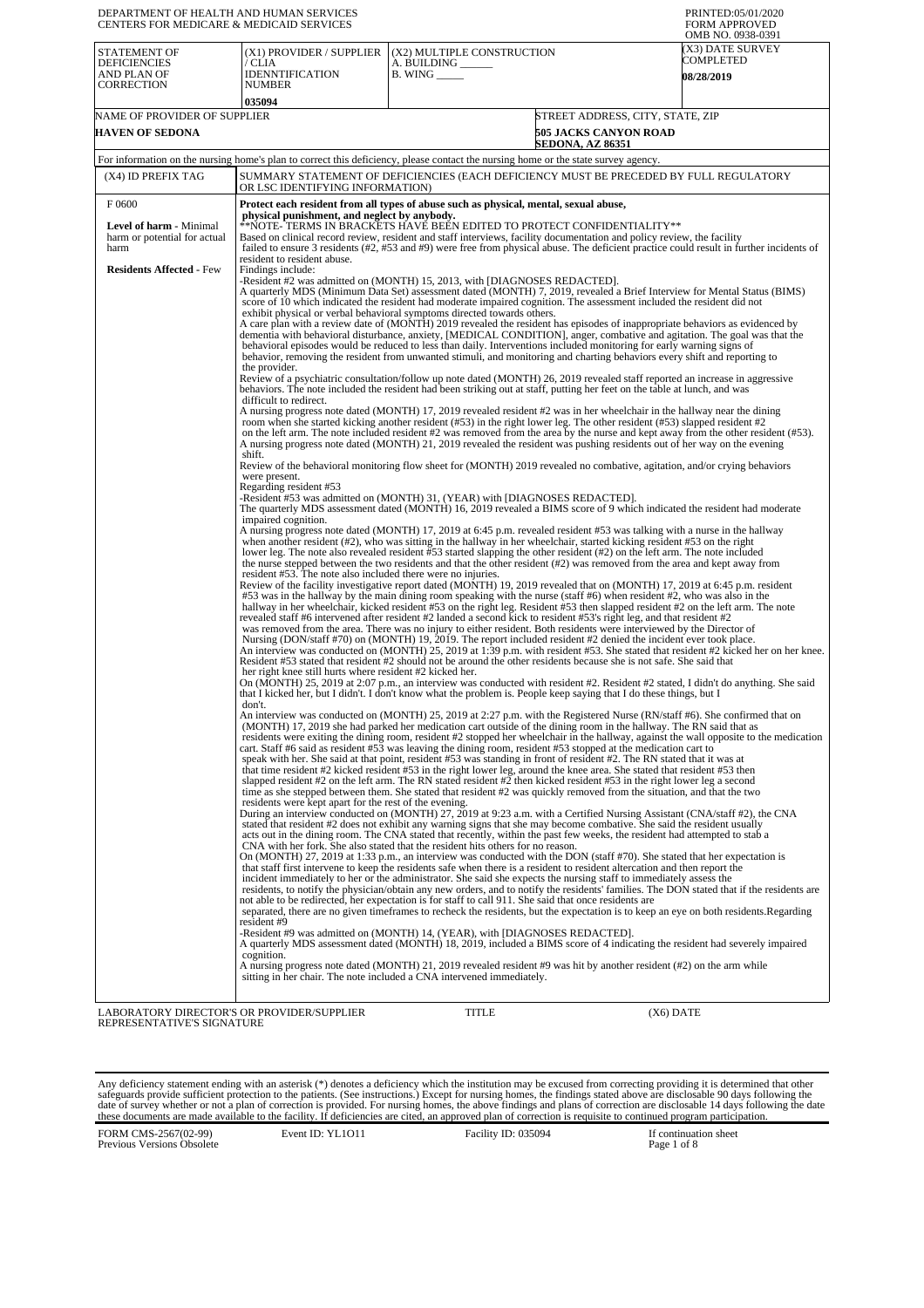| CENTERS FOR MEDICARE & MEDICAID SERVICES                                                                    |                                                                                                                                                      |                                                                                                                                                                                                                                                                                                                                                                                                                                                                                                                                                                                                                                                                                                                                                                                                                                                                                                                                                                                                                                                                                                                                                                                                                                                                                                                                                                                                                                                                                                                                                                                                                                                                                                                                                                                                                                                                                                                                                                                                                                                                                                                                                                                                                                                                                                                                                                                                                                                                                                                                                                                                                                                                                                                                                                                                                                                                                                                                                                                                                                                                                                                                                                                                                                                                                                                                                                                                                                                                                                                                                                                                                                                                                                                                                                                                                                                                                                                                                                                                                                                                                                                                                                                                                                                                                                                               | <b>FORM APPROVED</b><br>OMB NO. 0938-0391<br>(X3) DATE SURVEY                                                                                                                                                                                                                                                                                                                                                                                                                                                                                                                                                                                                                                                                                                                                                                                                                                                                                                               |
|-------------------------------------------------------------------------------------------------------------|------------------------------------------------------------------------------------------------------------------------------------------------------|-------------------------------------------------------------------------------------------------------------------------------------------------------------------------------------------------------------------------------------------------------------------------------------------------------------------------------------------------------------------------------------------------------------------------------------------------------------------------------------------------------------------------------------------------------------------------------------------------------------------------------------------------------------------------------------------------------------------------------------------------------------------------------------------------------------------------------------------------------------------------------------------------------------------------------------------------------------------------------------------------------------------------------------------------------------------------------------------------------------------------------------------------------------------------------------------------------------------------------------------------------------------------------------------------------------------------------------------------------------------------------------------------------------------------------------------------------------------------------------------------------------------------------------------------------------------------------------------------------------------------------------------------------------------------------------------------------------------------------------------------------------------------------------------------------------------------------------------------------------------------------------------------------------------------------------------------------------------------------------------------------------------------------------------------------------------------------------------------------------------------------------------------------------------------------------------------------------------------------------------------------------------------------------------------------------------------------------------------------------------------------------------------------------------------------------------------------------------------------------------------------------------------------------------------------------------------------------------------------------------------------------------------------------------------------------------------------------------------------------------------------------------------------------------------------------------------------------------------------------------------------------------------------------------------------------------------------------------------------------------------------------------------------------------------------------------------------------------------------------------------------------------------------------------------------------------------------------------------------------------------------------------------------------------------------------------------------------------------------------------------------------------------------------------------------------------------------------------------------------------------------------------------------------------------------------------------------------------------------------------------------------------------------------------------------------------------------------------------------------------------------------------------------------------------------------------------------------------------------------------------------------------------------------------------------------------------------------------------------------------------------------------------------------------------------------------------------------------------------------------------------------------------------------------------------------------------------------------------------------------------------------------------------------------------------------------------------|-----------------------------------------------------------------------------------------------------------------------------------------------------------------------------------------------------------------------------------------------------------------------------------------------------------------------------------------------------------------------------------------------------------------------------------------------------------------------------------------------------------------------------------------------------------------------------------------------------------------------------------------------------------------------------------------------------------------------------------------------------------------------------------------------------------------------------------------------------------------------------------------------------------------------------------------------------------------------------|
| <b>STATEMENT OF</b><br><b>DEFICIENCIES</b><br>AND PLAN OF<br><b>CORRECTION</b>                              | (X1) PROVIDER / SUPPLIER<br>/ CLIA<br><b>IDENNTIFICATION</b><br><b>NUMBER</b>                                                                        | (X2) MULTIPLE CONSTRUCTION<br>A. BUILDING<br><b>B. WING</b>                                                                                                                                                                                                                                                                                                                                                                                                                                                                                                                                                                                                                                                                                                                                                                                                                                                                                                                                                                                                                                                                                                                                                                                                                                                                                                                                                                                                                                                                                                                                                                                                                                                                                                                                                                                                                                                                                                                                                                                                                                                                                                                                                                                                                                                                                                                                                                                                                                                                                                                                                                                                                                                                                                                                                                                                                                                                                                                                                                                                                                                                                                                                                                                                                                                                                                                                                                                                                                                                                                                                                                                                                                                                                                                                                                                                                                                                                                                                                                                                                                                                                                                                                                                                                                                                   | COMPLETED<br><b>08/28/2019</b>                                                                                                                                                                                                                                                                                                                                                                                                                                                                                                                                                                                                                                                                                                                                                                                                                                                                                                                                              |
| NAME OF PROVIDER OF SUPPLIER                                                                                | 035094                                                                                                                                               |                                                                                                                                                                                                                                                                                                                                                                                                                                                                                                                                                                                                                                                                                                                                                                                                                                                                                                                                                                                                                                                                                                                                                                                                                                                                                                                                                                                                                                                                                                                                                                                                                                                                                                                                                                                                                                                                                                                                                                                                                                                                                                                                                                                                                                                                                                                                                                                                                                                                                                                                                                                                                                                                                                                                                                                                                                                                                                                                                                                                                                                                                                                                                                                                                                                                                                                                                                                                                                                                                                                                                                                                                                                                                                                                                                                                                                                                                                                                                                                                                                                                                                                                                                                                                                                                                                                               | STREET ADDRESS, CITY, STATE, ZIP                                                                                                                                                                                                                                                                                                                                                                                                                                                                                                                                                                                                                                                                                                                                                                                                                                                                                                                                            |
| <b>HAVEN OF SEDONA</b>                                                                                      |                                                                                                                                                      | <b>SEDONA, AZ 86351</b>                                                                                                                                                                                                                                                                                                                                                                                                                                                                                                                                                                                                                                                                                                                                                                                                                                                                                                                                                                                                                                                                                                                                                                                                                                                                                                                                                                                                                                                                                                                                                                                                                                                                                                                                                                                                                                                                                                                                                                                                                                                                                                                                                                                                                                                                                                                                                                                                                                                                                                                                                                                                                                                                                                                                                                                                                                                                                                                                                                                                                                                                                                                                                                                                                                                                                                                                                                                                                                                                                                                                                                                                                                                                                                                                                                                                                                                                                                                                                                                                                                                                                                                                                                                                                                                                                                       | <b>505 JACKS CANYON ROAD</b>                                                                                                                                                                                                                                                                                                                                                                                                                                                                                                                                                                                                                                                                                                                                                                                                                                                                                                                                                |
|                                                                                                             |                                                                                                                                                      | For information on the nursing home's plan to correct this deficiency, please contact the nursing home or the state survey agency.                                                                                                                                                                                                                                                                                                                                                                                                                                                                                                                                                                                                                                                                                                                                                                                                                                                                                                                                                                                                                                                                                                                                                                                                                                                                                                                                                                                                                                                                                                                                                                                                                                                                                                                                                                                                                                                                                                                                                                                                                                                                                                                                                                                                                                                                                                                                                                                                                                                                                                                                                                                                                                                                                                                                                                                                                                                                                                                                                                                                                                                                                                                                                                                                                                                                                                                                                                                                                                                                                                                                                                                                                                                                                                                                                                                                                                                                                                                                                                                                                                                                                                                                                                                            |                                                                                                                                                                                                                                                                                                                                                                                                                                                                                                                                                                                                                                                                                                                                                                                                                                                                                                                                                                             |
| (X4) ID PREFIX TAG                                                                                          | OR LSC IDENTIFYING INFORMATION)                                                                                                                      | SUMMARY STATEMENT OF DEFICIENCIES (EACH DEFICIENCY MUST BE PRECEDED BY FULL REGULATORY                                                                                                                                                                                                                                                                                                                                                                                                                                                                                                                                                                                                                                                                                                                                                                                                                                                                                                                                                                                                                                                                                                                                                                                                                                                                                                                                                                                                                                                                                                                                                                                                                                                                                                                                                                                                                                                                                                                                                                                                                                                                                                                                                                                                                                                                                                                                                                                                                                                                                                                                                                                                                                                                                                                                                                                                                                                                                                                                                                                                                                                                                                                                                                                                                                                                                                                                                                                                                                                                                                                                                                                                                                                                                                                                                                                                                                                                                                                                                                                                                                                                                                                                                                                                                                        |                                                                                                                                                                                                                                                                                                                                                                                                                                                                                                                                                                                                                                                                                                                                                                                                                                                                                                                                                                             |
| F0600<br>Level of harm - Minimal<br>harm or potential for actual<br>harm<br><b>Residents Affected - Few</b> | (continued from page 1)<br>resident #9 was assessed to have no injuries.                                                                             | Review of the facility reportable event record revealed that a resident to resident incident occurred on (MONTH) 21, 2019 at<br>approximately 7:30 p.m. in the hallway. Resident #9 was in the hallway in the wheelchair as resident #2 was wheeling<br>towards the dining room. Resident #2 attempted to push resident #9 out of her way. Staff intervened and moved resident #9<br>out of resident #2 path allowing resident #2 to proceed towards dining room area. Resident #2 was up near the dining room<br>for a few minutes and came back down the hallway. As resident #2 got close to resident #9, resident #2 reached out and<br>slapped resident #9 on the right arm. Staff intervened immediately and separated the residents. The report included<br>During an interview conducted on at (MONTH) 26, 2019 at 1:21 p.m. with the RN (staff #6), the RN stated that if resident #2<br>gets too close to someone, she might kick them. She stated that resident #2 gets into an altercation every now and then.<br>An interview was conducted on (MONTH) 26, 2019 at 1:56 p.m. with a CNA (staff #64). Staff #64 stated that on (MONTH) 21,<br>2019 at about 7:30 p.m., she was sitting at the nurses' station charting when she heard resident #2 shouting at resident #9 using<br>arm. The CNA stated that she immediately separated the residents and took resident #2 to her room and<br>stated that these types of incidents involving resident #2 happens often, 2 - 3 times a week, and that it is<br>usually in the evening. She stated that she does not know what triggers the incidents. The CNA also stated that if she<br>observes that resident $#2$ is agitated, she will remove resident $#2$ from the situation.<br>at about 7:30 p.m. she was in the kitchenette in the nurses' station when she heard yelling. She stated that she came out<br>of the kitchenette and observed resident #9 laughing and heard resident #2 tell resident #9 to get out of the way. The CNA<br>stated resident #9 was in the way, but that resident #2 could have gone around resident #9. She stated that she saw<br>resident #2 slap resident #9 a couple of times on her right arm. She stated staff #64 separated the residents. The CNA<br>stated that when she checked on resident #9, resident #9 stated that her arm hurts and that she told resident #9 that she<br>would let the nurse know. She said that resident #2 is usually kind and nice but that night resident #2 was complaining<br>about dinner and had stated that she wouldn't give it to her dog and it was disgusting.<br>An interview was conducted on at (MONTH) 27, 2019 at 2:15 p.m. with a RN (staff #21). Staff #21 stated that she was the<br>nurse taking care of resident #9 and resident #2 when the altercation happened on (MONTH) 21, 2019 at about 7:30 p.m. The<br>RN stated that she did not observe the incident but that a CNA reported the incident to her. She stated that she conducted<br>a skin check and did not observe any bruising or redness. The RN also stated resident #2 was angry that night when she was<br>in the dining room and did not want to eat but that a CNA calmed her down. She further stated that resident #2 is<br>facility's Abuse policy revealed the facility strives to prevent the abuse of all their residents but that due to the proximity of their<br>residents one to another, situations may arise where they are not able to prevent all incidents<br>of abuse. The policy included their objective is to provide a safe haven for their residents through preventative measures<br>that protect every resident's right to be free from abuse. Instances of abuse of all residents, irrespective of any mental                                                                                                                                                                                                                                                                                                                                                                                                                                                                                                                                                               | inappropriate language. The CNA stated that she came out of the nurses' station and saw resident #2 slapping resident #9 on her right<br>resident #9 to her room. She stated the nurse who was also at the nurses' station was notified immediately of the incident. The CNA<br>In an interview conducted on (MONTH) 26, 2019 at 2:16 p.m. with a CNA (staff #61), the CNA stated that on (MONTH) 21, 2019<br>aggressive towards staff and other residents. The RN stated that once they document behavior monitoring at the beginning of their<br>shift, they do not document behavior monitoring again even if there are incidents or behaviors that occur afterwards. Review of the                                                                                                                                                                                                                                                                                      |
| F0607<br>Level of harm - Minimal<br>harm or potential for actual<br>harm<br><b>Residents Affected - Few</b> | State Survey Agency regarding allegations of abuse.<br>Findings include:<br>administration.<br>failure to report the incident.<br>residents.<br>not. | sexual abuse, mental abuse, and physical abuse and potential abusers can be residents.<br>Develop and implement policies and procedures to prevent abuse, neglect, and theft.<br>**NOTE- TERMS IN BRACKETS HAVE BEEN EDITED TO PROTECT CONFIDENTIALITY**<br>Based on facility documentation, clinical record review, staff interviews, and policy review, the facility failed to<br>practice could result in further abuse investigations not being thoroughly completed and delays in notifying the<br>-Resident #2 was admitted on (MONTH) 15, 2013, with [DIAGNOSES REDACTED].<br>-Resident #53 was admitted on (MONTH) 31, (YEAR) with [DIAGNOSES REDACTED].<br>Review of the facility investigative report dated (MONTH) 19, 2019 revealed that on (MONTH) 17, 2019 at 6:45 p.m. resident<br>#53 was in the hallway by the main dining room speaking with the nurse (staff #6) when resident #2, who was also in the<br>hallway in her wheelchair, kicked resident #53 on the right leg. Resident #53 then slapped resident #2 on the left arm. The note<br>revealed staff #6 intervened after resident #2 landed a second kick to resident #53's right leg, and that resident #2<br>was removed from the area. There was no injury to either resident. Both residents were interviewed by the Director of<br>Nursing (DON/staff #70) on (MONTH) 19, 2019. The report also included a written statement from staff #6.<br>at 11:27 a.m. and there was no evidence other residents or staff members were interviewed during the investigation.<br>did not view the incident between resident #2 and #53 as dangerous or intentional, so she did not report the incident to<br>resident #2, resident #53, and staff #6. She stated other residents were not interviewed. The DON said the social worker<br>should have interviewed other individuals, but she did not. The DON also stated that she spoke to staff #6 regarding her<br>-Resident #9 was admitted on (MONTH) 14, (YEAR), with [DIAGNOSES REDACTED].<br>Review of the facility reportable event record revealed that a resident to resident incident occurred on (MONTH) 21, 2019 at<br>approximately 7:30 p.m. in the hallway. Resident #9 was in the hallway in the wheelchair as resident #2 was wheeling<br>towards the dining room. Resident #2 attempted to push resident #9 out of her way. Staff intervened and moved resident #9<br>out of resident #2 path allowing resident #2 to proceed towards dining room area. Resident #2 was up near the dining room<br>for a few minutes and came back down the hallway. As resident $#2$ got close to resident $#9$ , resident $#2$ reached out and<br>injuries. The report included a statement from two Certified Nursing Assistants (staff #61 and staff #64).<br>However, there was no documented evidence that interviews were conducted with resident #2, resident #9, or other residents.<br>In an interview conducted on (MONTH) 26, 2019 at 11:05 a.m. with the DON (staff #70), the DON stated she did not interview<br>resident #9 because she is cognitively impaired. She stated that since resident #2 refused to admit she hit a resident in<br>an incident that happened on (MONTH) 17, 2019, she did not interview her. She stated that she did not interview any other<br>residents to determine if resident #2 was aggressive towards other residents. The DON also stated that she had not heard<br>about resident #2 being aggressive or mean to other residents so she did not feel it was necessary to interview other<br>hours to report an allegation of abuse to the State Agency. She stated the Administrator, DON, or Assistant DON will direct the<br>investigation. The DON stated that during a resident to resident altercation investigation, the residents involved are<br>the incident would be interviewed. She stated she should have interviewed other residents but that she did<br>The facility's policy regarding Abuse revealed if abuse is witnessed or suspected, reporting and investigation will take<br>place. The Administrator will be notified and the Administrator and the witness reporting the incident will notify the<br>State Agency. Suspected abuse will be reported in accordance with timeframes and standards required by CMS (Center for | implement their policy regarding reporting and investigating allegations of abuse for three residents $(\#2, \#53 \text{ and } \#9)$ . The deficient<br>However, review of the State data system revealed the incident was not reported to the State Survey Agency until (MONTH) 19, 2019<br>An interview was conducted on (MONTH) 26, 2019 at 1:21 p.m. with the Registered Nurse (RN/staff #6). The RN stated that she<br>During an interview conducted with the DON (staff #70) on (MONTH) 26, 2019 at 2:04 p.m., the DON stated that she interviewed<br>slapped resident #9 on the right arm. Staff intervened immediately and separated the residents. Resident #9 was assessed to have no<br>Another interview was conducted on (MONTH) 27, 2019 at 1:33 p.m. with the DON (staff #70). The DON stated that they have 2<br>interviewed as well as other residents to rule out a trend of potential abuse from the aggressor. She stated that any staff that witnessed |
| F 0609                                                                                                      | statements and sign and date the bottom of the statement.<br>investigation to proper authorities.                                                    | Medicare and Medicaid Services). The Administrator will begin investigation immediately. A minimum of three residents will<br>be interviewed in order to determine if there is a trend. The policy included staff members will document their own<br>Timely report suspected abuse, neglect, or theft and report the results of the                                                                                                                                                                                                                                                                                                                                                                                                                                                                                                                                                                                                                                                                                                                                                                                                                                                                                                                                                                                                                                                                                                                                                                                                                                                                                                                                                                                                                                                                                                                                                                                                                                                                                                                                                                                                                                                                                                                                                                                                                                                                                                                                                                                                                                                                                                                                                                                                                                                                                                                                                                                                                                                                                                                                                                                                                                                                                                                                                                                                                                                                                                                                                                                                                                                                                                                                                                                                                                                                                                                                                                                                                                                                                                                                                                                                                                                                                                                                                                                           |                                                                                                                                                                                                                                                                                                                                                                                                                                                                                                                                                                                                                                                                                                                                                                                                                                                                                                                                                                             |
| <b>Level of harm - Minimal</b><br>harm or potential for actual<br>harm<br><b>Residents Affected - Few</b>   |                                                                                                                                                      |                                                                                                                                                                                                                                                                                                                                                                                                                                                                                                                                                                                                                                                                                                                                                                                                                                                                                                                                                                                                                                                                                                                                                                                                                                                                                                                                                                                                                                                                                                                                                                                                                                                                                                                                                                                                                                                                                                                                                                                                                                                                                                                                                                                                                                                                                                                                                                                                                                                                                                                                                                                                                                                                                                                                                                                                                                                                                                                                                                                                                                                                                                                                                                                                                                                                                                                                                                                                                                                                                                                                                                                                                                                                                                                                                                                                                                                                                                                                                                                                                                                                                                                                                                                                                                                                                                                               |                                                                                                                                                                                                                                                                                                                                                                                                                                                                                                                                                                                                                                                                                                                                                                                                                                                                                                                                                                             |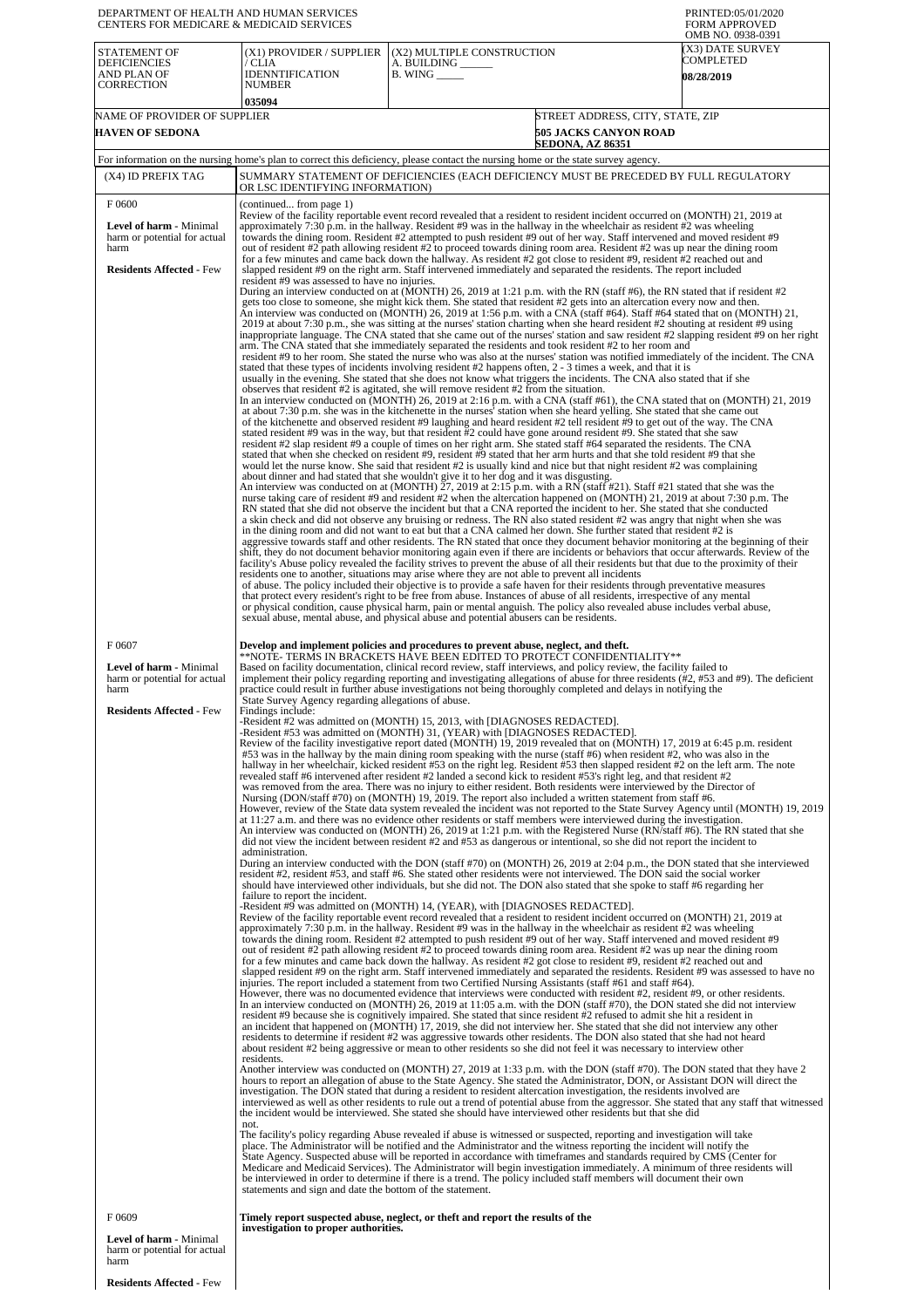FORM CMS-2567(02-99) Previous Versions Obsolete

Event ID: YL1O11 Facility ID: 035094 If continuation sheet<br>Page 2 of 8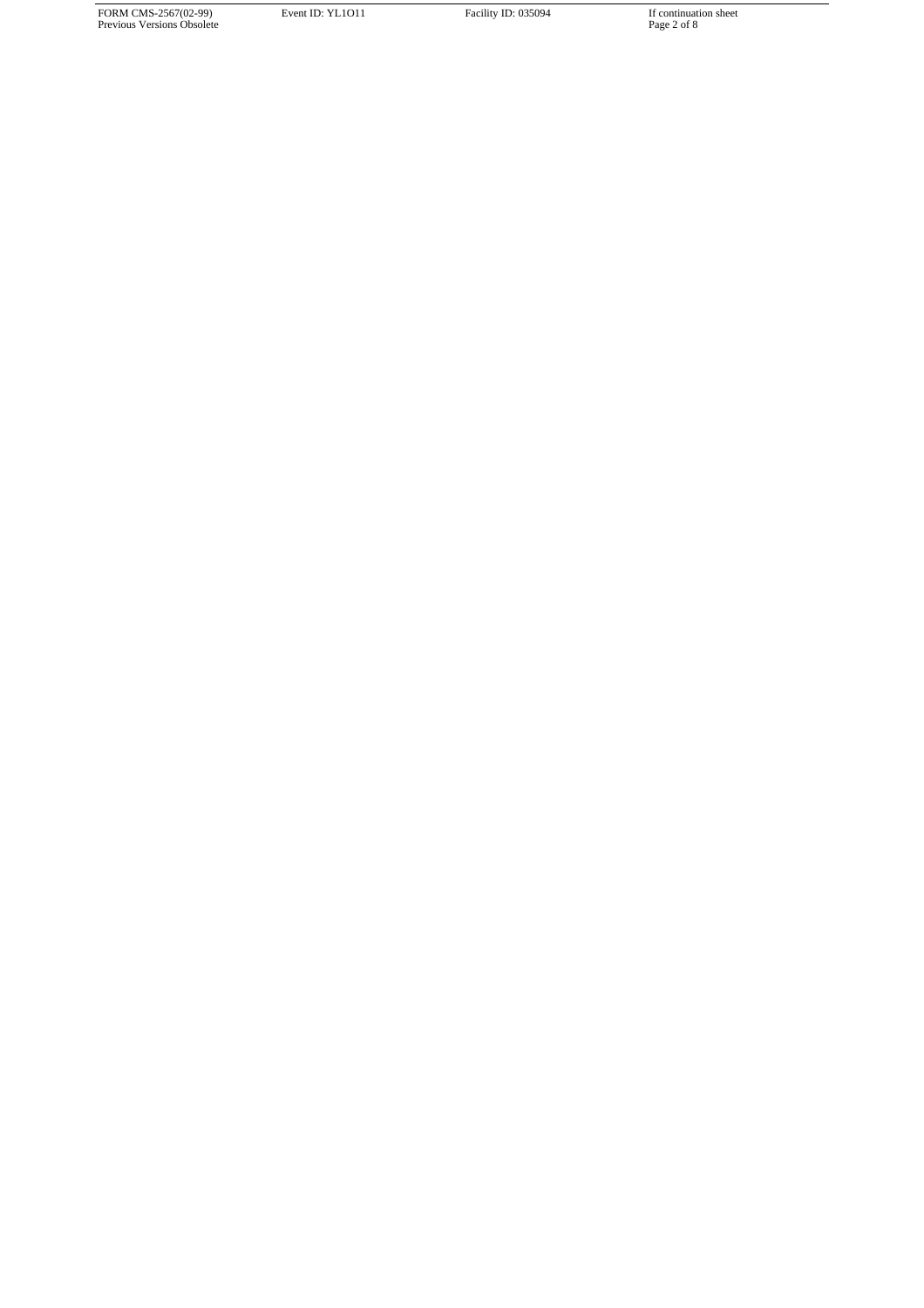| DEPARTMENT OF HEALTH AND HUMAN SERVICES<br>CENTERS FOR MEDICARE & MEDICAID SERVICES                        |                                                                                                                                                                                                                                                                                                                                                                                                                                                                                                                                                                                                                                                                                                                                                                                                                                                                                                                                                                                                                                                                                                                                                                                                                                                                                                                                                                                                                  |                                                                                                                                                                                                                                                                                                                                                                                                                                                                                                                                                                                                                                                                                                                                                                                                                                                                                                                                                                                                                                                                                                                                                                                                                                                                                                                                                                                                                                                                                                                                                                                                                                                                                                                                                                                                                                                                                                                                                                                                                                                                                                                                                                                                                                                                                                                                                                                                                                                                                                                                                                                                                                                                                                                                                                                                                                                                                                                                                                                                                                                                                                                                                                                                                                                                                                                                                                                                                                                                                                                                                                                                                                                                                                                            | PRINTED:05/01/2020<br><b>FORM APPROVED</b><br>OMB NO. 0938-0391  |  |
|------------------------------------------------------------------------------------------------------------|------------------------------------------------------------------------------------------------------------------------------------------------------------------------------------------------------------------------------------------------------------------------------------------------------------------------------------------------------------------------------------------------------------------------------------------------------------------------------------------------------------------------------------------------------------------------------------------------------------------------------------------------------------------------------------------------------------------------------------------------------------------------------------------------------------------------------------------------------------------------------------------------------------------------------------------------------------------------------------------------------------------------------------------------------------------------------------------------------------------------------------------------------------------------------------------------------------------------------------------------------------------------------------------------------------------------------------------------------------------------------------------------------------------|----------------------------------------------------------------------------------------------------------------------------------------------------------------------------------------------------------------------------------------------------------------------------------------------------------------------------------------------------------------------------------------------------------------------------------------------------------------------------------------------------------------------------------------------------------------------------------------------------------------------------------------------------------------------------------------------------------------------------------------------------------------------------------------------------------------------------------------------------------------------------------------------------------------------------------------------------------------------------------------------------------------------------------------------------------------------------------------------------------------------------------------------------------------------------------------------------------------------------------------------------------------------------------------------------------------------------------------------------------------------------------------------------------------------------------------------------------------------------------------------------------------------------------------------------------------------------------------------------------------------------------------------------------------------------------------------------------------------------------------------------------------------------------------------------------------------------------------------------------------------------------------------------------------------------------------------------------------------------------------------------------------------------------------------------------------------------------------------------------------------------------------------------------------------------------------------------------------------------------------------------------------------------------------------------------------------------------------------------------------------------------------------------------------------------------------------------------------------------------------------------------------------------------------------------------------------------------------------------------------------------------------------------------------------------------------------------------------------------------------------------------------------------------------------------------------------------------------------------------------------------------------------------------------------------------------------------------------------------------------------------------------------------------------------------------------------------------------------------------------------------------------------------------------------------------------------------------------------------------------------------------------------------------------------------------------------------------------------------------------------------------------------------------------------------------------------------------------------------------------------------------------------------------------------------------------------------------------------------------------------------------------------------------------------------------------------------------------------------|------------------------------------------------------------------|--|
| STATEMENT OF<br><b>DEFICIENCIES</b><br>AND PLAN OF<br><b>CORRECTION</b>                                    | (X1) PROVIDER / SUPPLIER<br>/ CLIA<br><b>IDENNTIFICATION</b><br><b>NUMBER</b>                                                                                                                                                                                                                                                                                                                                                                                                                                                                                                                                                                                                                                                                                                                                                                                                                                                                                                                                                                                                                                                                                                                                                                                                                                                                                                                                    | (X2) MULTIPLE CONSTRUCTION<br>A. BUILDING ______<br>$B.$ WING $\_\_\_\_\_\_\_\$                                                                                                                                                                                                                                                                                                                                                                                                                                                                                                                                                                                                                                                                                                                                                                                                                                                                                                                                                                                                                                                                                                                                                                                                                                                                                                                                                                                                                                                                                                                                                                                                                                                                                                                                                                                                                                                                                                                                                                                                                                                                                                                                                                                                                                                                                                                                                                                                                                                                                                                                                                                                                                                                                                                                                                                                                                                                                                                                                                                                                                                                                                                                                                                                                                                                                                                                                                                                                                                                                                                                                                                                                                            | (X3) DATE SURVEY<br>COMPLETED<br><b>08/28/2019</b>               |  |
| NAME OF PROVIDER OF SUPPLIER<br><b>HAVEN OF SEDONA</b>                                                     | 035094                                                                                                                                                                                                                                                                                                                                                                                                                                                                                                                                                                                                                                                                                                                                                                                                                                                                                                                                                                                                                                                                                                                                                                                                                                                                                                                                                                                                           |                                                                                                                                                                                                                                                                                                                                                                                                                                                                                                                                                                                                                                                                                                                                                                                                                                                                                                                                                                                                                                                                                                                                                                                                                                                                                                                                                                                                                                                                                                                                                                                                                                                                                                                                                                                                                                                                                                                                                                                                                                                                                                                                                                                                                                                                                                                                                                                                                                                                                                                                                                                                                                                                                                                                                                                                                                                                                                                                                                                                                                                                                                                                                                                                                                                                                                                                                                                                                                                                                                                                                                                                                                                                                                                            | STREET ADDRESS, CITY, STATE, ZIP<br><b>505 JACKS CANYON ROAD</b> |  |
|                                                                                                            |                                                                                                                                                                                                                                                                                                                                                                                                                                                                                                                                                                                                                                                                                                                                                                                                                                                                                                                                                                                                                                                                                                                                                                                                                                                                                                                                                                                                                  | <b>SEDONA, AZ 86351</b>                                                                                                                                                                                                                                                                                                                                                                                                                                                                                                                                                                                                                                                                                                                                                                                                                                                                                                                                                                                                                                                                                                                                                                                                                                                                                                                                                                                                                                                                                                                                                                                                                                                                                                                                                                                                                                                                                                                                                                                                                                                                                                                                                                                                                                                                                                                                                                                                                                                                                                                                                                                                                                                                                                                                                                                                                                                                                                                                                                                                                                                                                                                                                                                                                                                                                                                                                                                                                                                                                                                                                                                                                                                                                                    |                                                                  |  |
| (X4) ID PREFIX TAG                                                                                         |                                                                                                                                                                                                                                                                                                                                                                                                                                                                                                                                                                                                                                                                                                                                                                                                                                                                                                                                                                                                                                                                                                                                                                                                                                                                                                                                                                                                                  | For information on the nursing home's plan to correct this deficiency, please contact the nursing home or the state survey agency.<br>SUMMARY STATEMENT OF DEFICIENCIES (EACH DEFICIENCY MUST BE PRECEDED BY FULL REGULATORY                                                                                                                                                                                                                                                                                                                                                                                                                                                                                                                                                                                                                                                                                                                                                                                                                                                                                                                                                                                                                                                                                                                                                                                                                                                                                                                                                                                                                                                                                                                                                                                                                                                                                                                                                                                                                                                                                                                                                                                                                                                                                                                                                                                                                                                                                                                                                                                                                                                                                                                                                                                                                                                                                                                                                                                                                                                                                                                                                                                                                                                                                                                                                                                                                                                                                                                                                                                                                                                                                               |                                                                  |  |
| F0609                                                                                                      | OR LSC IDENTIFYING INFORMATION)<br>(continued from page 2)                                                                                                                                                                                                                                                                                                                                                                                                                                                                                                                                                                                                                                                                                                                                                                                                                                                                                                                                                                                                                                                                                                                                                                                                                                                                                                                                                       |                                                                                                                                                                                                                                                                                                                                                                                                                                                                                                                                                                                                                                                                                                                                                                                                                                                                                                                                                                                                                                                                                                                                                                                                                                                                                                                                                                                                                                                                                                                                                                                                                                                                                                                                                                                                                                                                                                                                                                                                                                                                                                                                                                                                                                                                                                                                                                                                                                                                                                                                                                                                                                                                                                                                                                                                                                                                                                                                                                                                                                                                                                                                                                                                                                                                                                                                                                                                                                                                                                                                                                                                                                                                                                                            |                                                                  |  |
| <b>Level of harm - Minimal</b>                                                                             |                                                                                                                                                                                                                                                                                                                                                                                                                                                                                                                                                                                                                                                                                                                                                                                                                                                                                                                                                                                                                                                                                                                                                                                                                                                                                                                                                                                                                  |                                                                                                                                                                                                                                                                                                                                                                                                                                                                                                                                                                                                                                                                                                                                                                                                                                                                                                                                                                                                                                                                                                                                                                                                                                                                                                                                                                                                                                                                                                                                                                                                                                                                                                                                                                                                                                                                                                                                                                                                                                                                                                                                                                                                                                                                                                                                                                                                                                                                                                                                                                                                                                                                                                                                                                                                                                                                                                                                                                                                                                                                                                                                                                                                                                                                                                                                                                                                                                                                                                                                                                                                                                                                                                                            |                                                                  |  |
| harm or potential for actual<br>harm                                                                       | Based on facility documentation, staff interviews, and policy review, the facility failed to ensure an allegation of abuse<br>was reported within the required timeframe for two residents $(\#2 \text{ and } \#53)$ . The deficient practice could result in<br>additional allegations of abuse not being reported timely to the State Survey Agency.<br>Findings include:                                                                                                                                                                                                                                                                                                                                                                                                                                                                                                                                                                                                                                                                                                                                                                                                                                                                                                                                                                                                                                      |                                                                                                                                                                                                                                                                                                                                                                                                                                                                                                                                                                                                                                                                                                                                                                                                                                                                                                                                                                                                                                                                                                                                                                                                                                                                                                                                                                                                                                                                                                                                                                                                                                                                                                                                                                                                                                                                                                                                                                                                                                                                                                                                                                                                                                                                                                                                                                                                                                                                                                                                                                                                                                                                                                                                                                                                                                                                                                                                                                                                                                                                                                                                                                                                                                                                                                                                                                                                                                                                                                                                                                                                                                                                                                                            |                                                                  |  |
| <b>Residents Affected - Few</b>                                                                            | Review of the facility investigative report dated (MONTH) 19, 2019 revealed that on (MONTH) 17, 2019 at 6:45 p.m. resident<br>#53 was in the hallway by the main dining room speaking with the nurse (staff #6) when resident #2, who was also in the<br>hallway in her wheelchair, kicked resident #53 on the right leg. Resident #53 then slapped resident #2 on the left arm. The note<br>revealed staff #6 intervened after resident #2 landed a second kick to resident #53's right leg, and that resident #2<br>was removed from the area. There was no injury to either resident.<br>However, review of the State data system revealed the incident was not reported to the State Survey Agency until (MONTH) 19, 2019<br>at 11:27 a.m.<br>An interview was conducted on (MONTH) 26, 2019 at 1:21 p.m. with the Registered Nurse (RN/staff #6). The RN stated that she<br>did not view the incident between resident #2 and #53 as dangerous or intentional, so she did not report the incident to<br>administration.<br>During an interview conducted with the DON (staff #70) on (MONTH) 26, 2019 at 2:04 p.m., the DON stated that she spoke to<br>staff #6 regarding her failure to report the incident.<br>Another interview was conducted on (MONTH) 27, 2019 at 1:33 p.m. with the DON (staff #70). The DON stated that they have 2<br>hours to report an allegation of abuse to the State Agency. |                                                                                                                                                                                                                                                                                                                                                                                                                                                                                                                                                                                                                                                                                                                                                                                                                                                                                                                                                                                                                                                                                                                                                                                                                                                                                                                                                                                                                                                                                                                                                                                                                                                                                                                                                                                                                                                                                                                                                                                                                                                                                                                                                                                                                                                                                                                                                                                                                                                                                                                                                                                                                                                                                                                                                                                                                                                                                                                                                                                                                                                                                                                                                                                                                                                                                                                                                                                                                                                                                                                                                                                                                                                                                                                            |                                                                  |  |
|                                                                                                            | (Centers for Medicare and Medicaid Services).                                                                                                                                                                                                                                                                                                                                                                                                                                                                                                                                                                                                                                                                                                                                                                                                                                                                                                                                                                                                                                                                                                                                                                                                                                                                                                                                                                    | The facility's policy regarding Abuse revealed if abuse is witnessed or suspected, reporting will take place. The<br>Administrator will be notified and the Administrator and the witness reporting the incident will notify the State Agency.<br>The policy also revealed suspected abuse will be reported in accordance with timeframes and standards required by CMS                                                                                                                                                                                                                                                                                                                                                                                                                                                                                                                                                                                                                                                                                                                                                                                                                                                                                                                                                                                                                                                                                                                                                                                                                                                                                                                                                                                                                                                                                                                                                                                                                                                                                                                                                                                                                                                                                                                                                                                                                                                                                                                                                                                                                                                                                                                                                                                                                                                                                                                                                                                                                                                                                                                                                                                                                                                                                                                                                                                                                                                                                                                                                                                                                                                                                                                                                    |                                                                  |  |
| F0610                                                                                                      | Respond appropriately to all alleged violations.                                                                                                                                                                                                                                                                                                                                                                                                                                                                                                                                                                                                                                                                                                                                                                                                                                                                                                                                                                                                                                                                                                                                                                                                                                                                                                                                                                 |                                                                                                                                                                                                                                                                                                                                                                                                                                                                                                                                                                                                                                                                                                                                                                                                                                                                                                                                                                                                                                                                                                                                                                                                                                                                                                                                                                                                                                                                                                                                                                                                                                                                                                                                                                                                                                                                                                                                                                                                                                                                                                                                                                                                                                                                                                                                                                                                                                                                                                                                                                                                                                                                                                                                                                                                                                                                                                                                                                                                                                                                                                                                                                                                                                                                                                                                                                                                                                                                                                                                                                                                                                                                                                                            |                                                                  |  |
| Level of harm - Minimal<br>harm or potential for actual<br>harm                                            | allegations of abuse not being thoroughly completed.                                                                                                                                                                                                                                                                                                                                                                                                                                                                                                                                                                                                                                                                                                                                                                                                                                                                                                                                                                                                                                                                                                                                                                                                                                                                                                                                                             | Based on facility documentation, staff interviews, and facility policy, the facility failed to ensure allegations of abuse<br>were thoroughly investigated for 3 residents (#2, #53, and #9). The deficient practice could result in additional                                                                                                                                                                                                                                                                                                                                                                                                                                                                                                                                                                                                                                                                                                                                                                                                                                                                                                                                                                                                                                                                                                                                                                                                                                                                                                                                                                                                                                                                                                                                                                                                                                                                                                                                                                                                                                                                                                                                                                                                                                                                                                                                                                                                                                                                                                                                                                                                                                                                                                                                                                                                                                                                                                                                                                                                                                                                                                                                                                                                                                                                                                                                                                                                                                                                                                                                                                                                                                                                            |                                                                  |  |
| <b>Residents Affected - Few</b>                                                                            | Findings include:<br>should have interviewed other individuals, but she did not.<br>residents.<br>interviewed other residents but that she did not.<br>the statement.                                                                                                                                                                                                                                                                                                                                                                                                                                                                                                                                                                                                                                                                                                                                                                                                                                                                                                                                                                                                                                                                                                                                                                                                                                            | -Review of the facility investigative report dated (MONTH) 19, 2019 revealed that on (MONTH) 17, 2019 at 6:45 p.m. resident<br>#53 was in the hallway by the main dining room speaking with the nurse (staff #6) when resident #2, who was also in the<br>hallway in her wheelchair, kicked resident #53 on the right leg. Resident #53 then slapped resident #2 on the left arm. The note<br>revealed staff #6 intervened after resident #2 landed a second kick to resident #53's right leg, and that resident #2<br>was removed from the area. There was no injury to either resident. Both residents were interviewed by the Director of<br>Nursing (DON/staff #70) on (MONTH) 19, 2019. The report also included a written statement from staff #6.<br>However, there was no evidence other residents or staff members were interviewed during the investigation.<br>During an interview conducted with the DON (staff #70) on (MONTH) 26, 2019 at 2:04 p.m., the DON stated that she interviewed<br>resident #2, resident #53, and staff #6. She stated other residents were not interviewed. The DON said the social worker<br>-Review of the facility reportable event record revealed that a resident to resident incident occurred on (MONTH) 21, 2019<br>at approximately 7:30 p.m. in the hallway. Resident #9 was in the hallway in the wheelchair as resident #2 was wheeling<br>towards the dining room. Resident #2 attempted to push resident #9 out of her way. Staff intervened and moved resident #9<br>out of resident #2 path allowing resident #2 to proceed towards dining room area. Resident #2 was up near the dining room<br>for a few minutes and came back down the hallway. As resident $#2$ got close to resident $#9$ , resident $#2$ reached out and<br>slapped resident #9 on the right arm. Staff intervened immediately and separated the residents. Resident #9 was assessed to have no<br>injuries. The report included a statement from two Certified Nursing Assistants (staff #61 and staff #64).<br>However, there was no documented evidence that interviews were conducted with resident #2, resident #9, or other residents.<br>In an interview conducted on (MONTH) 26, 2019 at 11:05 a.m. with the DON (staff #70), the DON stated she did not interview<br>resident #9 because she is cognitively impaired. She stated that since resident #2 refused to admit she hit a resident in<br>an incident that happened on (MONTH) 17, 2019, she did not interview her. She stated that she did not interview any other<br>residents to determine if resident #2 was aggressive towards other residents. The DON also stated that she had not heard<br>about resident #2 being aggressive or mean to other residents so she did not feel it was necessary to interview other<br>Another interview was conducted on (MONTH) 27, 2019 at 1:33 p.m. with the DON (staff #70). The DON stated the Administrator,<br>DON, or Assistant DON will direct the investigation. The DON stated that during a resident to resident altercation<br>investigation, the residents involved are interviewed as well as other residents to rule out a trend of potential abuse<br>from the aggressor. She stated that any staff that witnessed the incident would be interviewed. She stated she should have<br>The facility's policy regarding Abuse revealed if abuse is witnessed or suspected, investigation will take place. The<br>Administrator will begin investigation immediately. A minimum of three residents will be interviewed in order to determine<br>if there is a trend. The policy included staff members will document their own statements and sign and date the bottom of |                                                                  |  |
| F0640                                                                                                      | of assessment.                                                                                                                                                                                                                                                                                                                                                                                                                                                                                                                                                                                                                                                                                                                                                                                                                                                                                                                                                                                                                                                                                                                                                                                                                                                                                                                                                                                                   | Encode each resident's assessment data and transmit these data to the State within 7 days                                                                                                                                                                                                                                                                                                                                                                                                                                                                                                                                                                                                                                                                                                                                                                                                                                                                                                                                                                                                                                                                                                                                                                                                                                                                                                                                                                                                                                                                                                                                                                                                                                                                                                                                                                                                                                                                                                                                                                                                                                                                                                                                                                                                                                                                                                                                                                                                                                                                                                                                                                                                                                                                                                                                                                                                                                                                                                                                                                                                                                                                                                                                                                                                                                                                                                                                                                                                                                                                                                                                                                                                                                  |                                                                  |  |
| <b>Level of harm - Minimal</b><br>harm or potential for actual<br>harm<br><b>Residents Affected - Some</b> | Findings include:                                                                                                                                                                                                                                                                                                                                                                                                                                                                                                                                                                                                                                                                                                                                                                                                                                                                                                                                                                                                                                                                                                                                                                                                                                                                                                                                                                                                | Based on clinical record review, facility documentation, staff interviews, policy review and the Resident Assessment<br>Instrument (RAI) Manual, the facility failed to ensure Minimum Data Set (MDS) assessments were transmitted to the Centers<br>for Medicare and Medicaid Services (CMS) within 14 days of completion for 6 residents $(\#1, \#2, \#3, \#4, \#5, \text{ and } \#25)$ . The<br>deficient practice could result in delays in receiving resident specific information related to quality measure purposes.<br>-Resident #1 was admitted to the facility on (MONTH) 26, (YEAR).                                                                                                                                                                                                                                                                                                                                                                                                                                                                                                                                                                                                                                                                                                                                                                                                                                                                                                                                                                                                                                                                                                                                                                                                                                                                                                                                                                                                                                                                                                                                                                                                                                                                                                                                                                                                                                                                                                                                                                                                                                                                                                                                                                                                                                                                                                                                                                                                                                                                                                                                                                                                                                                                                                                                                                                                                                                                                                                                                                                                                                                                                                                           |                                                                  |  |
|                                                                                                            | 13, 2019.                                                                                                                                                                                                                                                                                                                                                                                                                                                                                                                                                                                                                                                                                                                                                                                                                                                                                                                                                                                                                                                                                                                                                                                                                                                                                                                                                                                                        | Review of the clinical record revealed a quarterly MDS assessment dated (MONTH) 6, 2019 with a completion date of (MONTH)                                                                                                                                                                                                                                                                                                                                                                                                                                                                                                                                                                                                                                                                                                                                                                                                                                                                                                                                                                                                                                                                                                                                                                                                                                                                                                                                                                                                                                                                                                                                                                                                                                                                                                                                                                                                                                                                                                                                                                                                                                                                                                                                                                                                                                                                                                                                                                                                                                                                                                                                                                                                                                                                                                                                                                                                                                                                                                                                                                                                                                                                                                                                                                                                                                                                                                                                                                                                                                                                                                                                                                                                  |                                                                  |  |
|                                                                                                            | 2019 and included it was submitted late.<br>-Resident #2 was admitted to the facility on (MONTH) 15, 2013.<br>2019 and included it was submitted late.<br>1, 2019.<br>included it was submitted late.<br>-Resident #4 was admitted to the facility on (MONTH) 12, 2013.<br>included it was submitted late.                                                                                                                                                                                                                                                                                                                                                                                                                                                                                                                                                                                                                                                                                                                                                                                                                                                                                                                                                                                                                                                                                                       | However, review the facility's CMS Submission Report revealed the assessment was not transmitted to CMS until (MONTH) 27,<br>Review of the quarterly MDS assessment dated (MONTH) 7, 2019 revealed a completion date of (MONTH) 11, 2019.<br>However, review of the facility's CMS Submission Report revealed the assessment was not transmitted to CMS until (MONTH) 27,<br>-Resident #3 was admitted to the facility on (MONTH) 15, (YEAR).<br>Review of the clinical record revealed a quarterly MDS assessment dated (MONTH) 24, 2019 with a completion date of (MONTH)<br>Review of the facility's CMS Submission Report revealed the assessment was not transmitted to CMS until (MONTH) 27, 2019 and<br>Review of the quarterly MDS assessment dated (MONTH) 23, 2019 revealed a completion date of (MONTH) 1, 2019.<br>Review of the facility's CMS Submission Report revealed the assessment was not transmitted to CMS until (MONTH) 27, 2019 and                                                                                                                                                                                                                                                                                                                                                                                                                                                                                                                                                                                                                                                                                                                                                                                                                                                                                                                                                                                                                                                                                                                                                                                                                                                                                                                                                                                                                                                                                                                                                                                                                                                                                                                                                                                                                                                                                                                                                                                                                                                                                                                                                                                                                                                                                                                                                                                                                                                                                                                                                                                                                                                                                                                                                                |                                                                  |  |
| FORM CMS-2567(02-99)<br>Previous Versions Obsolete                                                         | Event ID: YL1011                                                                                                                                                                                                                                                                                                                                                                                                                                                                                                                                                                                                                                                                                                                                                                                                                                                                                                                                                                                                                                                                                                                                                                                                                                                                                                                                                                                                 | Facility ID: 035094                                                                                                                                                                                                                                                                                                                                                                                                                                                                                                                                                                                                                                                                                                                                                                                                                                                                                                                                                                                                                                                                                                                                                                                                                                                                                                                                                                                                                                                                                                                                                                                                                                                                                                                                                                                                                                                                                                                                                                                                                                                                                                                                                                                                                                                                                                                                                                                                                                                                                                                                                                                                                                                                                                                                                                                                                                                                                                                                                                                                                                                                                                                                                                                                                                                                                                                                                                                                                                                                                                                                                                                                                                                                                                        | If continuation sheet<br>Page 3 of 8                             |  |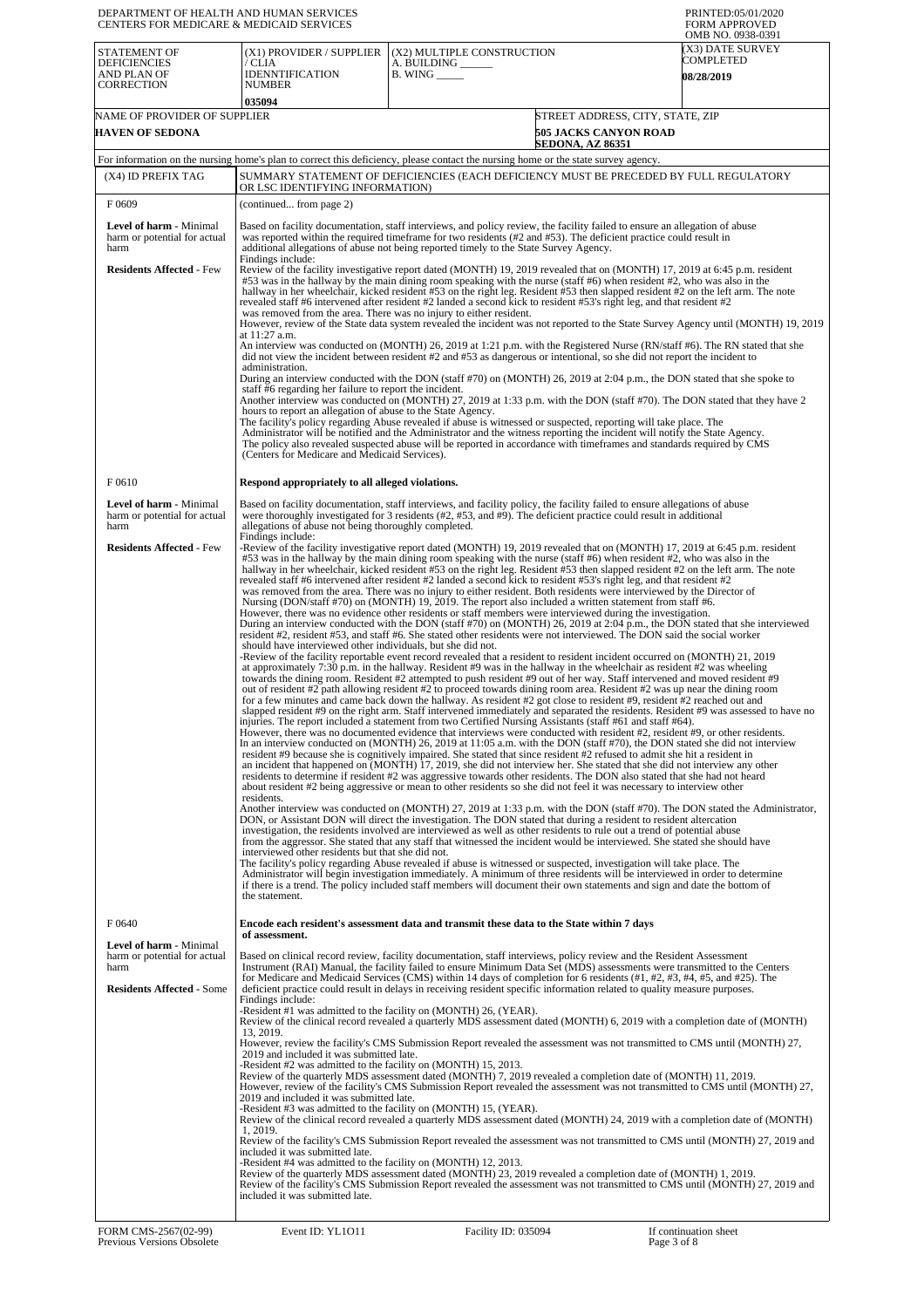| CENTERS FOR MEDICARE & MEDICAID SERVICES                                                                                                              | DEPARTMENT OF HEALTH AND HUMAN SERVICES                                                                                                                                                                                                                                                                                  |                                                                                                                                                                                                                                                                                                                                                                                                                                                                                                                                                                                                                                                                                                                                                                                                                                                                                                                                                                                                                                                                                                                                                                                                                                                                                                                                                                                                                                                                                                                                                                                                                                                                                                                                                                                                                                                                                                                                                                                                                                                                                                                                                                                                                                                                                                                                                                                                                                                                                                                                                                                                                                                                                                                                                                                                                                                                                                                                                                                                                                                                                                                                                                                                                                                                                                                                                                                                                                                                                                                                                                                                                                                                                                                                                                                                                                                                                                                                                                                                                                                                                                                                                                                                                                                                                                                                                                                                                                                                                                                                                                                                                                                                                                                                                                                                                                                                                                                                                                                                                                                                                                                                                                                                                                                                                                                                                                                                                                                                                                                                                                                                                                                                                                                                                                                                                                                                      | PRINTED:05/01/2020<br><b>FORM APPROVED</b><br>OMB NO. 0938-0391                                                                                                                                                                                                                                                                                                                                                                                                                                                                                                                                                                                                                |
|-------------------------------------------------------------------------------------------------------------------------------------------------------|--------------------------------------------------------------------------------------------------------------------------------------------------------------------------------------------------------------------------------------------------------------------------------------------------------------------------|----------------------------------------------------------------------------------------------------------------------------------------------------------------------------------------------------------------------------------------------------------------------------------------------------------------------------------------------------------------------------------------------------------------------------------------------------------------------------------------------------------------------------------------------------------------------------------------------------------------------------------------------------------------------------------------------------------------------------------------------------------------------------------------------------------------------------------------------------------------------------------------------------------------------------------------------------------------------------------------------------------------------------------------------------------------------------------------------------------------------------------------------------------------------------------------------------------------------------------------------------------------------------------------------------------------------------------------------------------------------------------------------------------------------------------------------------------------------------------------------------------------------------------------------------------------------------------------------------------------------------------------------------------------------------------------------------------------------------------------------------------------------------------------------------------------------------------------------------------------------------------------------------------------------------------------------------------------------------------------------------------------------------------------------------------------------------------------------------------------------------------------------------------------------------------------------------------------------------------------------------------------------------------------------------------------------------------------------------------------------------------------------------------------------------------------------------------------------------------------------------------------------------------------------------------------------------------------------------------------------------------------------------------------------------------------------------------------------------------------------------------------------------------------------------------------------------------------------------------------------------------------------------------------------------------------------------------------------------------------------------------------------------------------------------------------------------------------------------------------------------------------------------------------------------------------------------------------------------------------------------------------------------------------------------------------------------------------------------------------------------------------------------------------------------------------------------------------------------------------------------------------------------------------------------------------------------------------------------------------------------------------------------------------------------------------------------------------------------------------------------------------------------------------------------------------------------------------------------------------------------------------------------------------------------------------------------------------------------------------------------------------------------------------------------------------------------------------------------------------------------------------------------------------------------------------------------------------------------------------------------------------------------------------------------------------------------------------------------------------------------------------------------------------------------------------------------------------------------------------------------------------------------------------------------------------------------------------------------------------------------------------------------------------------------------------------------------------------------------------------------------------------------------------------------------------------------------------------------------------------------------------------------------------------------------------------------------------------------------------------------------------------------------------------------------------------------------------------------------------------------------------------------------------------------------------------------------------------------------------------------------------------------------------------------------------------------------------------------------------------------------------------------------------------------------------------------------------------------------------------------------------------------------------------------------------------------------------------------------------------------------------------------------------------------------------------------------------------------------------------------------------------------------------------------------------------------------------------------------------------|--------------------------------------------------------------------------------------------------------------------------------------------------------------------------------------------------------------------------------------------------------------------------------------------------------------------------------------------------------------------------------------------------------------------------------------------------------------------------------------------------------------------------------------------------------------------------------------------------------------------------------------------------------------------------------|
| STATEMENT OF<br><b>DEFICIENCIES</b><br>AND PLAN OF<br><b>CORRECTION</b>                                                                               | (X1) PROVIDER / SUPPLIER<br>/ CLIA<br><b>IDENNTIFICATION</b><br><b>NUMBER</b><br>035094                                                                                                                                                                                                                                  | (X2) MULTIPLE CONSTRUCTION<br>A. BUILDING<br>$B.$ WING $\_\_\_\_\_\_\$                                                                                                                                                                                                                                                                                                                                                                                                                                                                                                                                                                                                                                                                                                                                                                                                                                                                                                                                                                                                                                                                                                                                                                                                                                                                                                                                                                                                                                                                                                                                                                                                                                                                                                                                                                                                                                                                                                                                                                                                                                                                                                                                                                                                                                                                                                                                                                                                                                                                                                                                                                                                                                                                                                                                                                                                                                                                                                                                                                                                                                                                                                                                                                                                                                                                                                                                                                                                                                                                                                                                                                                                                                                                                                                                                                                                                                                                                                                                                                                                                                                                                                                                                                                                                                                                                                                                                                                                                                                                                                                                                                                                                                                                                                                                                                                                                                                                                                                                                                                                                                                                                                                                                                                                                                                                                                                                                                                                                                                                                                                                                                                                                                                                                                                                                                                               | (X3) DATE SURVEY<br>COMPLETED<br><b>08/28/2019</b>                                                                                                                                                                                                                                                                                                                                                                                                                                                                                                                                                                                                                             |
| NAME OF PROVIDER OF SUPPLIER<br>STREET ADDRESS, CITY, STATE, ZIP<br><b>HAVEN OF SEDONA</b><br><b>505 JACKS CANYON ROAD</b><br><b>SEDONA, AZ 86351</b> |                                                                                                                                                                                                                                                                                                                          |                                                                                                                                                                                                                                                                                                                                                                                                                                                                                                                                                                                                                                                                                                                                                                                                                                                                                                                                                                                                                                                                                                                                                                                                                                                                                                                                                                                                                                                                                                                                                                                                                                                                                                                                                                                                                                                                                                                                                                                                                                                                                                                                                                                                                                                                                                                                                                                                                                                                                                                                                                                                                                                                                                                                                                                                                                                                                                                                                                                                                                                                                                                                                                                                                                                                                                                                                                                                                                                                                                                                                                                                                                                                                                                                                                                                                                                                                                                                                                                                                                                                                                                                                                                                                                                                                                                                                                                                                                                                                                                                                                                                                                                                                                                                                                                                                                                                                                                                                                                                                                                                                                                                                                                                                                                                                                                                                                                                                                                                                                                                                                                                                                                                                                                                                                                                                                                                      |                                                                                                                                                                                                                                                                                                                                                                                                                                                                                                                                                                                                                                                                                |
|                                                                                                                                                       |                                                                                                                                                                                                                                                                                                                          | For information on the nursing home's plan to correct this deficiency, please contact the nursing home or the state survey agency.                                                                                                                                                                                                                                                                                                                                                                                                                                                                                                                                                                                                                                                                                                                                                                                                                                                                                                                                                                                                                                                                                                                                                                                                                                                                                                                                                                                                                                                                                                                                                                                                                                                                                                                                                                                                                                                                                                                                                                                                                                                                                                                                                                                                                                                                                                                                                                                                                                                                                                                                                                                                                                                                                                                                                                                                                                                                                                                                                                                                                                                                                                                                                                                                                                                                                                                                                                                                                                                                                                                                                                                                                                                                                                                                                                                                                                                                                                                                                                                                                                                                                                                                                                                                                                                                                                                                                                                                                                                                                                                                                                                                                                                                                                                                                                                                                                                                                                                                                                                                                                                                                                                                                                                                                                                                                                                                                                                                                                                                                                                                                                                                                                                                                                                                   |                                                                                                                                                                                                                                                                                                                                                                                                                                                                                                                                                                                                                                                                                |
| (X4) ID PREFIX TAG                                                                                                                                    | OR LSC IDENTIFYING INFORMATION)                                                                                                                                                                                                                                                                                          | SUMMARY STATEMENT OF DEFICIENCIES (EACH DEFICIENCY MUST BE PRECEDED BY FULL REGULATORY                                                                                                                                                                                                                                                                                                                                                                                                                                                                                                                                                                                                                                                                                                                                                                                                                                                                                                                                                                                                                                                                                                                                                                                                                                                                                                                                                                                                                                                                                                                                                                                                                                                                                                                                                                                                                                                                                                                                                                                                                                                                                                                                                                                                                                                                                                                                                                                                                                                                                                                                                                                                                                                                                                                                                                                                                                                                                                                                                                                                                                                                                                                                                                                                                                                                                                                                                                                                                                                                                                                                                                                                                                                                                                                                                                                                                                                                                                                                                                                                                                                                                                                                                                                                                                                                                                                                                                                                                                                                                                                                                                                                                                                                                                                                                                                                                                                                                                                                                                                                                                                                                                                                                                                                                                                                                                                                                                                                                                                                                                                                                                                                                                                                                                                                                                               |                                                                                                                                                                                                                                                                                                                                                                                                                                                                                                                                                                                                                                                                                |
| F0640<br><b>Level of harm - Minimal</b><br>harm or potential for actual<br>harm                                                                       | (continued from page 3)<br>included the assessment was submitted late.                                                                                                                                                                                                                                                   | -Resident #5 was admitted to the facility on (MONTH) 14, (YEAR).<br>Review of a quarterly MDS assessment dated (MONTH) 22, 2019 revealed a completion date of (MONTH) 28, 2019.                                                                                                                                                                                                                                                                                                                                                                                                                                                                                                                                                                                                                                                                                                                                                                                                                                                                                                                                                                                                                                                                                                                                                                                                                                                                                                                                                                                                                                                                                                                                                                                                                                                                                                                                                                                                                                                                                                                                                                                                                                                                                                                                                                                                                                                                                                                                                                                                                                                                                                                                                                                                                                                                                                                                                                                                                                                                                                                                                                                                                                                                                                                                                                                                                                                                                                                                                                                                                                                                                                                                                                                                                                                                                                                                                                                                                                                                                                                                                                                                                                                                                                                                                                                                                                                                                                                                                                                                                                                                                                                                                                                                                                                                                                                                                                                                                                                                                                                                                                                                                                                                                                                                                                                                                                                                                                                                                                                                                                                                                                                                                                                                                                                                                      | Review of the facility's CMS Submission Report revealed the assessment was not transmitted to CMS until (MONTH) 27, 2019 and                                                                                                                                                                                                                                                                                                                                                                                                                                                                                                                                                   |
| <b>Residents Affected - Some</b>                                                                                                                      | completion date was (MONTH) 17, 2019.<br>included it was submitted late.<br>clarification when completing the MDS assessments.                                                                                                                                                                                           | -Resident #25 was admitted to the facility on (MONTH) 26, (YEAR).<br>Review of the clinical record revealed a significant change in status MDS assessment dated (MONTH) 3, 2019. The care plan<br>During an interview conducted with the MDS coordinator on (MONTH) 27, 2019 at 1:00 p.m., she stated that she was unable to<br>find the MDS assessment validation reports for residents $#1, #2, #3, #4, #5, and #25.$<br>During an interview conducted with the Administrator (staff #86) on (MONTH) 27, 2019 at 1:22 p.m., he provided the<br>facility's submission reports for residents #1, #2, #3, #4, #5, and #25. However, the report did not reveal whether the MDS<br>assessments were transmitted, accepted or rejected by the CMS system.<br>An interview was conducted with the Assistant Director of Nursing (ADON/staff #53) on (MONTH) 28, 2019 at 8:18 a.m. She<br>stated that batches/assessments had been created in the system on (MONTH) 14, 2019 and (MONTH) 1, 2019 for the MDS<br>assessments for residents #1, #2, #3, #4, and #5, but that the batches/assessments had not been transmitted to the CMS<br>system as required. The ADON stated that the assessment for resident #25 was transmitted but had been rejected with a fatal error.<br>assessments with the required time frame. She stated that they follow the RAI manual for direction and<br>The facility's policy regarding MDS completion and submission timeframes revealed that the facility will conduct and submit<br>resident assessments in accordance with current Federal and State submission timeframes. The policy included that the<br>assessment coordinator or designee is responsible for ensuring resident assessments are submitted to the CMS system in<br>accordance with current Federal and State guidelines. The policy stated that timeframes for completion and submission of<br>assessments is based on the current requirements published in the RAI Manual.<br>The RAI manual dated (MONTH) (YEAR) revealed a quarterly MDS assessment transmission date is to be no later than the MDS<br>completion date (Z0500B) plus 14 calendar days. The manual also revealed a significant change in status MDS assessment<br>transmission date is to be no later than the care plan completion date $(V0200C2)$ plus 14 calendar days.                                                                                                                                                                                                                                                                                                                                                                                                                                                                                                                                                                                                                                                                                                                                                                                                                                                                                                                                                                                                                                                                                                                                                                                                                                                                                                                                                                                                                                                                                                                                                                                                                                                                                                                                                                                                                                                                                                                                                                                                                                                                                                                                                                                                                                                                                                                                                                                                                                                                                                                                                                                                                                                                                                                                                                                                                                                                                                                                                                                                                                                                                                                                                                                                                                                                                                                                                                                                                                                                                                                   | Review of the facility's CMS Submission Report revealed the assessment was not transmitted to CMS until (MONTH) 28, 2019 and<br>She stated that they did not notice the rejection and did not resubmit the assessment. The ADON stated that they did not transmit the                                                                                                                                                                                                                                                                                                                                                                                                          |
| F0658<br><b>Level of harm - Minimal</b><br>harm or potential for actual<br>harm<br><b>Residents Affected - Few</b>                                    | Findings include:<br>upper extremity weakness.<br>but ice was applied to the area immediately.<br>cm, and the area was covered with a $4 \times 4$ dressing for protection.<br>morning and had no complaints of pain.<br>treatment.<br>provider to assess the wound and to write orders for treatment.<br>wound was new. | Ensure services provided by the nursing facility meet professional standards of quality.<br>**NOTE- TERMS IN BRACKETS HAVE BEEN EDITED TO PROTECT CONFIDENTIALITY**<br>Based on observations, clinical record review, facility documentation, staff interviews, and policy and procedures, the<br>facility failed to ensure that care and services were provided according to accepted standards of practices for one<br>resident (#26) who sustained a burn. The deficient practice could result in delayed assessment and treatment of [REDACTED].<br>Resident #26 was admitted to the facility on (MONTH) 20, (YEAR), with [DIAGNOSES REDACTED].<br>A provider's progress note dated (MONTH) 4, (YEAR) revealed the resident was very debilitated from progressive [MEDICAL<br>CONDITION] to the point where he is wheelchair bound and dependent on others for the majority of Activities of Daily Living<br>(ADL), due to severe joint deformities, contractures, weakness, and muscle wasting. The note included the resident had<br>The note also included the resident had decreased ROM to bilateral shoulders, elbows and wrists, and had bilateral<br>arthritis (RA) and had joint pain to bilateral shoulders, elbows, wrists and fingers, and chronic RA changes about the<br>hands with swan neck deformity of the fingers, and z deformity of the left thumb, wrists, elbows and shoulders. The note<br>further included the resident had swelling of bilateral wrists and had bilateral upper extremity weakness.<br>Review of an Interdisciplinary Team (IDT) note dated (MONTH) 20, 2019 revealed the resident had jerking movements to the<br>upper body at times and had bilateral hand deformities from arthritis.<br>score of 13, which indicated the resident had intact cognition. The MDS included the resident required extensive assist<br>with eating and drinking, and had functional limitation in ROM to bilateral upper and lower extremities.<br>An observation was conducted on (MONTH) 25, 2019 at 11:58 a.m. of the resident sitting in his wheelchair in the hall near<br>the nurses' station. The resident was observed to have spastic movements bilaterally to the upper and lower extremities and the<br>residents hands were contracted. At this time, a Certified Nursing Assistant (CNA) approached the resident with a cup<br>of coffee (which was in a plastic coffee cup with a single handle and no lid) and placed the cup of coffee on the bedside<br>table next to the resident and stated, Be careful, it's hot. The resident then picked up the cup of coffee and as he<br>brought the cup to his lips, he quickly jerked it away and some of the coffee spilled on the front of his torso/lap area.<br>The resident's hands jerked again and the majority of the coffee spilled on his lap. The resident then made a moaning noise and<br>exhibited uncontrollable, spastic movements of all extremities. The CNA told the resident that she would help him<br>change out of his wet clothes and took him to his room immediately.<br>A nursing progress note dated (MONTH) 25, 2019 a.m. was marked as a late entry, however, the actual date and time that this<br>knocked the coffee off the table and onto his leg, making a red mark on his leg. The resident denied pain,<br>Another nursing progress note dated (MONTH) 25, 2019 eve included the CNA discovered the resident had a blister and assumed<br>that someone had given him hot coffee and had burned himself. Per the note, the resident had a blister which was about 4<br>centimeters (cm) long and 2 cm wide. The note included that the night nurse cleaned and applied a dressing to ensure the<br>wound stayed clear from contamination and from sudden movements from the resident.<br>Review of the clinical record including the nurses notes for (MONTH) 25, 2019, revealed there was no documentation that the<br>provider was notified regarding the red area on the resident's leg from the hot coffee.<br>A nursing progress note dated (MONTH) 26, 2019 at 1:00 a.m. revealed the resident had a blister, which measured 8 cm by 11<br>A nursing progress note dated (MONTH) 26, 2019 at 5:00 a.m. revealed the resident stated that he spilled coffee vesterday<br>A nursing progress note dated (MONTH) 26, 2019 at 7:20 a.m. revealed the Nurse Practitioner (NP) was notified at 7:20 a.m.<br>This was the first documentation that the physician/NP had been notified since the burn occurred on (MONTH) 25 at 11:58 a.m.A<br>nursing progress note dated (MONTH) 26, 2019 at 7:30 a.m. revealed that a call was placed to the hospice provider.<br>A wound observation was conducted on (MONTH) 26, 2019 at 9:22 a.m. with a Registered Nurse (RN/staff #8) and a CNA (staff<br>#51). A dressing was observed to be in place on the resident's left thigh. Staff #51 stated that the dressing was where the resident<br>dropped coffee on himself on (MONTH) 25. Staff #8 removed the dressing and there was a reddened area of irregular<br>shape which measured 10 cm by 9 cm, with two raised fluid filled blisters. The larger blister was draining clear fluid.<br>Staff #8 said the wound was from a burn and that the provider would be coming in pretty soon to assess the burn for<br>A nursing progress note dated (MONTH) 26, 2019 at 10:20 a.m. revealed the left upper thigh has a pink/red large area with<br>two blisters. The documentation included the resident spilled hot coffee on his thigh yesterday p.m. and would talk to the<br>According to the Weekly Wound Measurement/Condition Report dated (MONTH) 26, 2019, the resident had a left thigh burn that<br>was 11 cm long by 8 cm wide, with a superficial depth. The documentation included there were two draining blisters and that the | joint pain to bilateral shoulders, elbows, wrists and fingers, had major motor weakness and generalized intermittent muscle spasms.<br>A provider's progress note dated (MONTH) 11, 2019 revealed the resident had significant, longstanding [MEDICAL CONDITION]<br>Review of a quarterly Minimum Data Set (MDS) assessment dated (MONTH) 30, 2019, revealed a Brief Interview for Mental Status<br>note was written was not documented. The note included that after lunch, the resident was in the wheelchair near the nurses station<br>begging for coffee, and the CNA gave him coffee with supervision. The CNA placed the coffee on the table beside the resident and he |
|                                                                                                                                                       |                                                                                                                                                                                                                                                                                                                          | A physician's orders [REDACTED]. The order included for [MEDICATION NAME] cream to the left thigh burn daily until resolved.<br>Review of the incident report dated (MONTH) 26, 2019 revealed that on (MONTH) 25, 2019 at 12:30 p.m., the resident was at                                                                                                                                                                                                                                                                                                                                                                                                                                                                                                                                                                                                                                                                                                                                                                                                                                                                                                                                                                                                                                                                                                                                                                                                                                                                                                                                                                                                                                                                                                                                                                                                                                                                                                                                                                                                                                                                                                                                                                                                                                                                                                                                                                                                                                                                                                                                                                                                                                                                                                                                                                                                                                                                                                                                                                                                                                                                                                                                                                                                                                                                                                                                                                                                                                                                                                                                                                                                                                                                                                                                                                                                                                                                                                                                                                                                                                                                                                                                                                                                                                                                                                                                                                                                                                                                                                                                                                                                                                                                                                                                                                                                                                                                                                                                                                                                                                                                                                                                                                                                                                                                                                                                                                                                                                                                                                                                                                                                                                                                                                                                                                                                            |                                                                                                                                                                                                                                                                                                                                                                                                                                                                                                                                                                                                                                                                                |
|                                                                                                                                                       |                                                                                                                                                                                                                                                                                                                          |                                                                                                                                                                                                                                                                                                                                                                                                                                                                                                                                                                                                                                                                                                                                                                                                                                                                                                                                                                                                                                                                                                                                                                                                                                                                                                                                                                                                                                                                                                                                                                                                                                                                                                                                                                                                                                                                                                                                                                                                                                                                                                                                                                                                                                                                                                                                                                                                                                                                                                                                                                                                                                                                                                                                                                                                                                                                                                                                                                                                                                                                                                                                                                                                                                                                                                                                                                                                                                                                                                                                                                                                                                                                                                                                                                                                                                                                                                                                                                                                                                                                                                                                                                                                                                                                                                                                                                                                                                                                                                                                                                                                                                                                                                                                                                                                                                                                                                                                                                                                                                                                                                                                                                                                                                                                                                                                                                                                                                                                                                                                                                                                                                                                                                                                                                                                                                                                      |                                                                                                                                                                                                                                                                                                                                                                                                                                                                                                                                                                                                                                                                                |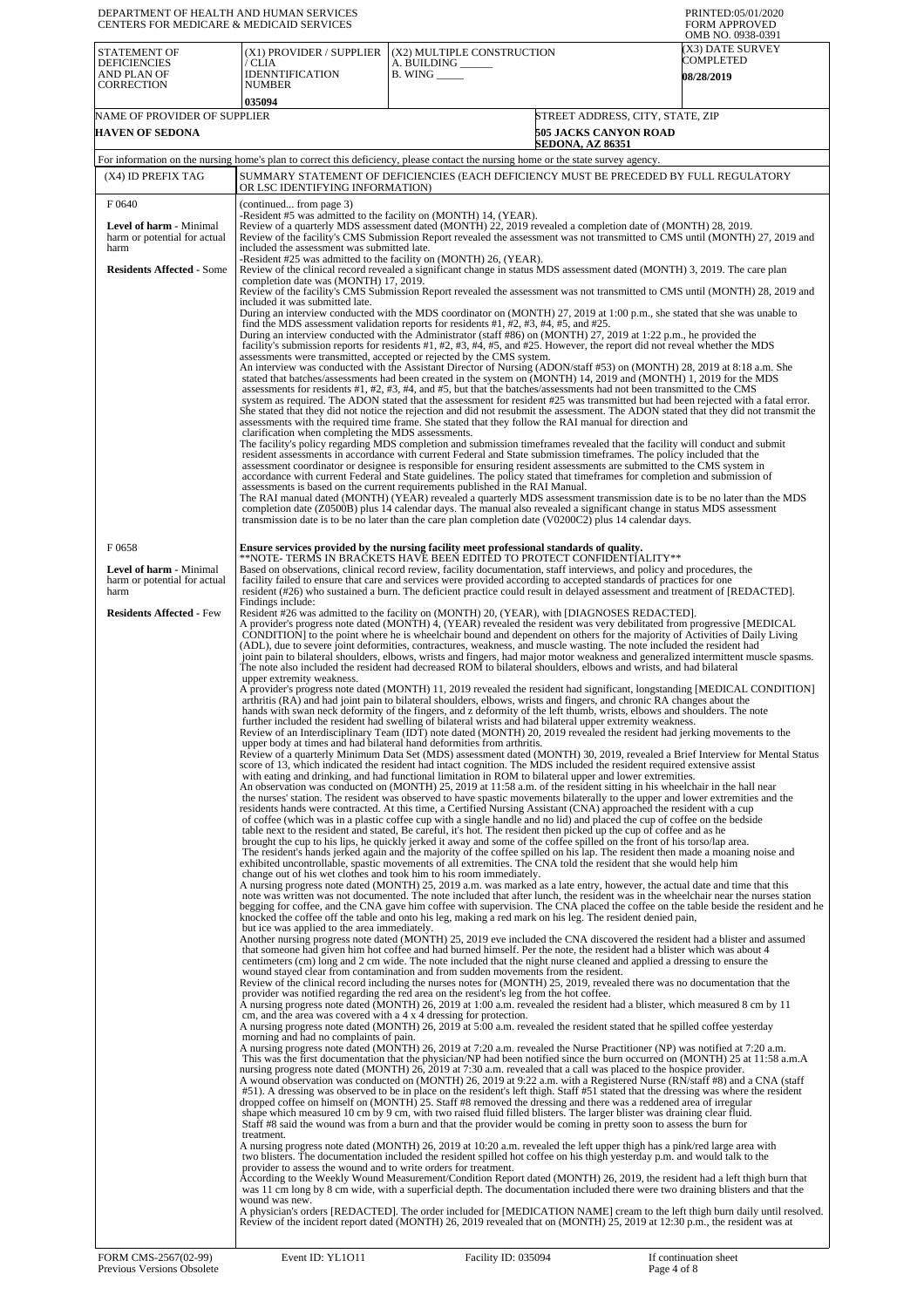| DEPARTMENT OF HEALTH AND HUMAN SERVICES<br><b>CENTERS FOR MEDICARE &amp; MEDICAID SERVICES</b> |                                                                                                                                                                                                                                                                                                                                                                                                                                                                                                                                                                                                                                                                                                                                                                                                                                                                                                                                                                                                                                                                                                                                                                                                                                                                                                                                                                                                                                                                                                                                                                                                                                                                                                                                                                                                                                                                                                                                                                                                                                                                                                                                                                                                                                                                                                                                                                                                                                                                                                                                                                                                                                                                                                                                                                                                                                                                                                                                                                                                                                                                                                                                                                                                                                                                                                                                                                                                                                                                                                                                                                                                                                                                                                                                                                                                                                                                                                                                                                                                                                                                                                                                                                                                                                                                                                                                                                                                                                                                                                                                                                                                                                                                                                                                                                                                                                                                                                                                                                                                                                                                                                                                                                                                                                                                                                                                                                                                                                                                                                                                                                                                                                                                                                                                                                                                                                                                                                                                                                                                                                                                                                                                                                                                                                                                                                                                                                                                                                                                                                                                                                                                                                                                                                                                                                  |                                                                                                                                                                                                                                                                                                                                                                                                                                                                                                                                                                                                                                                                                                                                                                                                                                                                                                                                                                      | PRINTED:05/01/2020<br><b>FORM APPROVED</b><br>OMB NO. 0938-0391                                                                                                                                                                                                                                                                                                                |
|------------------------------------------------------------------------------------------------|------------------------------------------------------------------------------------------------------------------------------------------------------------------------------------------------------------------------------------------------------------------------------------------------------------------------------------------------------------------------------------------------------------------------------------------------------------------------------------------------------------------------------------------------------------------------------------------------------------------------------------------------------------------------------------------------------------------------------------------------------------------------------------------------------------------------------------------------------------------------------------------------------------------------------------------------------------------------------------------------------------------------------------------------------------------------------------------------------------------------------------------------------------------------------------------------------------------------------------------------------------------------------------------------------------------------------------------------------------------------------------------------------------------------------------------------------------------------------------------------------------------------------------------------------------------------------------------------------------------------------------------------------------------------------------------------------------------------------------------------------------------------------------------------------------------------------------------------------------------------------------------------------------------------------------------------------------------------------------------------------------------------------------------------------------------------------------------------------------------------------------------------------------------------------------------------------------------------------------------------------------------------------------------------------------------------------------------------------------------------------------------------------------------------------------------------------------------------------------------------------------------------------------------------------------------------------------------------------------------------------------------------------------------------------------------------------------------------------------------------------------------------------------------------------------------------------------------------------------------------------------------------------------------------------------------------------------------------------------------------------------------------------------------------------------------------------------------------------------------------------------------------------------------------------------------------------------------------------------------------------------------------------------------------------------------------------------------------------------------------------------------------------------------------------------------------------------------------------------------------------------------------------------------------------------------------------------------------------------------------------------------------------------------------------------------------------------------------------------------------------------------------------------------------------------------------------------------------------------------------------------------------------------------------------------------------------------------------------------------------------------------------------------------------------------------------------------------------------------------------------------------------------------------------------------------------------------------------------------------------------------------------------------------------------------------------------------------------------------------------------------------------------------------------------------------------------------------------------------------------------------------------------------------------------------------------------------------------------------------------------------------------------------------------------------------------------------------------------------------------------------------------------------------------------------------------------------------------------------------------------------------------------------------------------------------------------------------------------------------------------------------------------------------------------------------------------------------------------------------------------------------------------------------------------------------------------------------------------------------------------------------------------------------------------------------------------------------------------------------------------------------------------------------------------------------------------------------------------------------------------------------------------------------------------------------------------------------------------------------------------------------------------------------------------------------------------------------------------------------------------------------------------------------------------------------------------------------------------------------------------------------------------------------------------------------------------------------------------------------------------------------------------------------------------------------------------------------------------------------------------------------------------------------------------------------------------------------------------------------------------------------------------------------------------------------------------------------------------------------------------------------------------------------------------------------------------------------------------------------------------------------------------------------------------------------------------------------------------------------------------------------------------------------------------------------------------------------------------------------------------------------|----------------------------------------------------------------------------------------------------------------------------------------------------------------------------------------------------------------------------------------------------------------------------------------------------------------------------------------------------------------------------------------------------------------------------------------------------------------------------------------------------------------------------------------------------------------------------------------------------------------------------------------------------------------------------------------------------------------------------------------------------------------------------------------------------------------------------------------------------------------------------------------------------------------------------------------------------------------------|--------------------------------------------------------------------------------------------------------------------------------------------------------------------------------------------------------------------------------------------------------------------------------------------------------------------------------------------------------------------------------|
| <b>STATEMENT OF</b><br><b>DEFICIENCIES</b><br>AND PLAN OF<br><b>CORRECTION</b>                 | (X1) PROVIDER / SUPPLIER<br>/ CLIA<br>IDENNTIFICATION<br>NUMBER<br>035094                                                                                                                                                                                                                                                                                                                                                                                                                                                                                                                                                                                                                                                                                                                                                                                                                                                                                                                                                                                                                                                                                                                                                                                                                                                                                                                                                                                                                                                                                                                                                                                                                                                                                                                                                                                                                                                                                                                                                                                                                                                                                                                                                                                                                                                                                                                                                                                                                                                                                                                                                                                                                                                                                                                                                                                                                                                                                                                                                                                                                                                                                                                                                                                                                                                                                                                                                                                                                                                                                                                                                                                                                                                                                                                                                                                                                                                                                                                                                                                                                                                                                                                                                                                                                                                                                                                                                                                                                                                                                                                                                                                                                                                                                                                                                                                                                                                                                                                                                                                                                                                                                                                                                                                                                                                                                                                                                                                                                                                                                                                                                                                                                                                                                                                                                                                                                                                                                                                                                                                                                                                                                                                                                                                                                                                                                                                                                                                                                                                                                                                                                                                                                                                                                        | (X2) MULTIPLE CONSTRUCTION<br>A. BUILDING _<br>$B.$ WING $\_\_\_\_\_\_\_\$                                                                                                                                                                                                                                                                                                                                                                                                                                                                                                                                                                                                                                                                                                                                                                                                                                                                                           | (X3) DATE SURVEY<br>COMPLETED<br><b>08/28/2019</b>                                                                                                                                                                                                                                                                                                                             |
| NAME OF PROVIDER OF SUPPLIER<br><b>HAVEN OF SEDONA</b>                                         |                                                                                                                                                                                                                                                                                                                                                                                                                                                                                                                                                                                                                                                                                                                                                                                                                                                                                                                                                                                                                                                                                                                                                                                                                                                                                                                                                                                                                                                                                                                                                                                                                                                                                                                                                                                                                                                                                                                                                                                                                                                                                                                                                                                                                                                                                                                                                                                                                                                                                                                                                                                                                                                                                                                                                                                                                                                                                                                                                                                                                                                                                                                                                                                                                                                                                                                                                                                                                                                                                                                                                                                                                                                                                                                                                                                                                                                                                                                                                                                                                                                                                                                                                                                                                                                                                                                                                                                                                                                                                                                                                                                                                                                                                                                                                                                                                                                                                                                                                                                                                                                                                                                                                                                                                                                                                                                                                                                                                                                                                                                                                                                                                                                                                                                                                                                                                                                                                                                                                                                                                                                                                                                                                                                                                                                                                                                                                                                                                                                                                                                                                                                                                                                                                                                                                                  | <b>505 JACKS CANYON ROAD</b><br><b>SEDONA, AZ 86351</b>                                                                                                                                                                                                                                                                                                                                                                                                                                                                                                                                                                                                                                                                                                                                                                                                                                                                                                              | STREET ADDRESS, CITY, STATE, ZIP                                                                                                                                                                                                                                                                                                                                               |
| (X4) ID PREFIX TAG                                                                             |                                                                                                                                                                                                                                                                                                                                                                                                                                                                                                                                                                                                                                                                                                                                                                                                                                                                                                                                                                                                                                                                                                                                                                                                                                                                                                                                                                                                                                                                                                                                                                                                                                                                                                                                                                                                                                                                                                                                                                                                                                                                                                                                                                                                                                                                                                                                                                                                                                                                                                                                                                                                                                                                                                                                                                                                                                                                                                                                                                                                                                                                                                                                                                                                                                                                                                                                                                                                                                                                                                                                                                                                                                                                                                                                                                                                                                                                                                                                                                                                                                                                                                                                                                                                                                                                                                                                                                                                                                                                                                                                                                                                                                                                                                                                                                                                                                                                                                                                                                                                                                                                                                                                                                                                                                                                                                                                                                                                                                                                                                                                                                                                                                                                                                                                                                                                                                                                                                                                                                                                                                                                                                                                                                                                                                                                                                                                                                                                                                                                                                                                                                                                                                                                                                                                                                  | For information on the nursing home's plan to correct this deficiency, please contact the nursing home or the state survey agency.<br>SUMMARY STATEMENT OF DEFICIENCIES (EACH DEFICIENCY MUST BE PRECEDED BY FULL REGULATORY                                                                                                                                                                                                                                                                                                                                                                                                                                                                                                                                                                                                                                                                                                                                         |                                                                                                                                                                                                                                                                                                                                                                                |
| F0658                                                                                          | OR LSC IDENTIFYING INFORMATION)<br>(continued from page 4)                                                                                                                                                                                                                                                                                                                                                                                                                                                                                                                                                                                                                                                                                                                                                                                                                                                                                                                                                                                                                                                                                                                                                                                                                                                                                                                                                                                                                                                                                                                                                                                                                                                                                                                                                                                                                                                                                                                                                                                                                                                                                                                                                                                                                                                                                                                                                                                                                                                                                                                                                                                                                                                                                                                                                                                                                                                                                                                                                                                                                                                                                                                                                                                                                                                                                                                                                                                                                                                                                                                                                                                                                                                                                                                                                                                                                                                                                                                                                                                                                                                                                                                                                                                                                                                                                                                                                                                                                                                                                                                                                                                                                                                                                                                                                                                                                                                                                                                                                                                                                                                                                                                                                                                                                                                                                                                                                                                                                                                                                                                                                                                                                                                                                                                                                                                                                                                                                                                                                                                                                                                                                                                                                                                                                                                                                                                                                                                                                                                                                                                                                                                                                                                                                                       |                                                                                                                                                                                                                                                                                                                                                                                                                                                                                                                                                                                                                                                                                                                                                                                                                                                                                                                                                                      |                                                                                                                                                                                                                                                                                                                                                                                |
| <b>Level of harm - Minimal</b><br>harm or potential for actual<br>harm                         |                                                                                                                                                                                                                                                                                                                                                                                                                                                                                                                                                                                                                                                                                                                                                                                                                                                                                                                                                                                                                                                                                                                                                                                                                                                                                                                                                                                                                                                                                                                                                                                                                                                                                                                                                                                                                                                                                                                                                                                                                                                                                                                                                                                                                                                                                                                                                                                                                                                                                                                                                                                                                                                                                                                                                                                                                                                                                                                                                                                                                                                                                                                                                                                                                                                                                                                                                                                                                                                                                                                                                                                                                                                                                                                                                                                                                                                                                                                                                                                                                                                                                                                                                                                                                                                                                                                                                                                                                                                                                                                                                                                                                                                                                                                                                                                                                                                                                                                                                                                                                                                                                                                                                                                                                                                                                                                                                                                                                                                                                                                                                                                                                                                                                                                                                                                                                                                                                                                                                                                                                                                                                                                                                                                                                                                                                                                                                                                                                                                                                                                                                                                                                                                                                                                                                                  | the nurses station in his wheelchair after lunch begging for coffee. The CNA gave the resident a cup of coffee and put it<br>on the side table near him. When the resident went to get it, he spilled it on his left leg. The report included the                                                                                                                                                                                                                                                                                                                                                                                                                                                                                                                                                                                                                                                                                                                    |                                                                                                                                                                                                                                                                                                                                                                                |
| <b>Residents Affected - Few</b>                                                                | resident had a light red area to the left anterior thigh, with no blistering or pain and that an ice pack was applied. The<br>report also documented that the medical doctor was notified in the a.m.<br>A care plan dated (MONTH) 26, 2019 identified the resident had a burn to the left thigh. The goal was for the injury to<br>resolve within 28 days. The approaches included to notify the medical doctor and responsible party of skin injury and<br>report any changes; wound evaluation by medical doctor or nurse practitioner; observe for signs and symptoms of infection<br>or complications to injury area; treatment to area as ordered, monitor for effectiveness of treatment; pain assessment and<br>management as needed; and to provide education to resident/family.<br>A provider progress note dated (MONTH) 27, 2019 included the visit was to evaluate a skin change to the left lateral/upper<br>thigh. The noted included there was no overt signs of infection and to refer to the nursing notes for full measurements.<br>The documentation included the resident had a wound disruption and there was no severe harm.<br>An interview was conducted with a CNA (staff #51) on (MONTH) 26, 2019 at 1:06 p.m. She stated that on (MONTH) 25, 2019<br>around 12:45 p.m., the resident asked for coffee which she provided. She stated the resident spilled the coffee on himself<br>while she was with him. She stated that she and another CNA (staff #19) took him to his room and cleaned him up and there<br>was no redness noted at that time. She said that staff #19 went in after and noted that the area was getting red, so they<br>notified the nurse $(RN/ + 6)$ and the nurse told staff #19 to put ice on the burn.<br>An interview was conducted with a CNA (staff #19) who stated that on (MONTH) 25, 2019, the resident had called about 15<br>minutes after she and CNA (staff #51) cleaned him up from spilling the coffee, and asked for the nurse. She stated that she noticed a<br>red area from the coffee spill and reported it to the nurse. She stated the nurse told her to put an ice pack on<br>the area. She stated that around 6:00 p.m. on (MONTH) 25, she noticed that the area had a small blister, so she reported it to the nurse<br>$(RN\text{/staff #21}).$<br>An interview was conducted with a RN (staff #6) on (MONTH) 26, 2019 at 1:59 p.m. She stated that she believed the resident<br>spilled the coffee on himself around 12:30 p.m. on (MONTH) 25, 2019. She stated the CNA's had notified her that the<br>resident had a red area from the coffee spill. She said that she looked at it and it was light red and ice was put on it.<br>She said the resident denied having pain. She stated that she did not think that she documented anything at that time and<br>was going to follow up and see if the redness was still there. She stated that she had planned to start a change of<br>condition form on her shift if the redness continued but she did not. She stated that she believed that she had reported to the oncoming<br>nurse (RN/staff #21) that the resident had spilled coffee on himself and had some redness, but she was not<br>sure if she told the oncoming nurse about the burn in report. She stated that she knew the CNA's were following up on the<br>area and were going to let her know if there were any changes, as well as keep the ice pack on the area. She stated that<br>she worked on the unit with resident #26 until 2:30 p.m. on (MONTH) 25, 2019 and did not notify the physician.<br>An interview was conducted with a RN (staff #21) on (MONTH) 26, 2019 at 2:14 p.m., who worked the 2pm-10pm shift on<br>(MONTH) 25. She stated that she did not get the information in report on (MONTH) 25, by the previous nurse (staff #6) that the<br>resident had spilled coffee on himself and had a burn. She stated that one of the CNA's told her that the resident had<br>blisters on his skin around 8:30 to 9:00 p.m. on (MONTH) 25, 2019. She stated that she had 30 residents so she was unable<br>to look at the area, until the next nurse came in for change of shift (on the night shift). She stated that she and the<br>oncoming night nurse went together to assess the burn on resident #26. She stated the wound was blistered and she did not<br>know that the burn was at that level until that time. She said it was worse than what she understood it to be. She said<br>that she assumed the burn was caused by hot liquid, because he spills everything. She said the resident was sleepy and did<br>not say what had caused the burn. She stated that she documented what happened but did not make any notifications to the<br>physician/provider, because her shift was over and the oncoming night nurse was going to do the incident report.<br>An interview was conducted with the Assistant Director of Nursing (ADON/staff #53) on (MONTH) 27, 2019 at 11:04 a.m. She<br>stated that when an accident occurs with a resident, the CNA should notify the nurse, the nurse should assess the resident, put the<br>resident on change of condition charting, fill out an incident report, and notify the provider and hospice on that<br>shift, per their policy even if there were no signs or symptoms of an injury. She stated that once the incident report was<br>done and change of condition charting was started, the resident should be assessed and charted on each shift and that the<br>incident should be reported to the oncoming nurse at shift change. She said the aftercare following the incident did not<br>meet her expectations, as the nurse working at the time of the incident did not put the resident on change of condition<br>charting, did not report the incident to the oncoming nurse and did not call the practitioner. She said that when the CNA<br>reported to the nurse that a blister had developed, that nurse should have called the practitioner and obtained orders. She said if the<br>change of condition charting would have been initiated and a treatment put into place, the area may not have<br>developed further injury/blistering. She stated that staff did not follow expectations or facility policy related to change of condition<br>requirements following an accident.<br>Review of the policy for a Change in a Resident's Condition of Status revealed the facility shall promptly notify the<br>resident, his/her attending physician, and resident representative of changes in the resident's medical/mental conditions<br>and/or status. The policy included that the nurse shall notify the resident's attending physician or physician on call, |                                                                                                                                                                                                                                                                                                                                                                                                                                                                                                                                                                                                                                                                                                                                                                                                                                                                                                                                                                      | when there has been an accident involving the resident. The policy stated that prior to notifying the physician or health<br>care provider; the nurse will make detailed observations and gather relevant and pertinent information for the provider.<br>Review of the policy for Investigating Injuries revealed the Director of Nursing services or designee will assess all |
|                                                                                                | situation with the attending physician or medical director.                                                                                                                                                                                                                                                                                                                                                                                                                                                                                                                                                                                                                                                                                                                                                                                                                                                                                                                                                                                                                                                                                                                                                                                                                                                                                                                                                                                                                                                                                                                                                                                                                                                                                                                                                                                                                                                                                                                                                                                                                                                                                                                                                                                                                                                                                                                                                                                                                                                                                                                                                                                                                                                                                                                                                                                                                                                                                                                                                                                                                                                                                                                                                                                                                                                                                                                                                                                                                                                                                                                                                                                                                                                                                                                                                                                                                                                                                                                                                                                                                                                                                                                                                                                                                                                                                                                                                                                                                                                                                                                                                                                                                                                                                                                                                                                                                                                                                                                                                                                                                                                                                                                                                                                                                                                                                                                                                                                                                                                                                                                                                                                                                                                                                                                                                                                                                                                                                                                                                                                                                                                                                                                                                                                                                                                                                                                                                                                                                                                                                                                                                                                                                                                                                                      | injuries and document clinical findings in the clinical record. The policy included the nursing staff shall discuss the                                                                                                                                                                                                                                                                                                                                                                                                                                                                                                                                                                                                                                                                                                                                                                                                                                              |                                                                                                                                                                                                                                                                                                                                                                                |
| F0689<br>Level of harm - Actual<br>harm<br><b>Residents Affected - Few</b>                     | supervision to prevent accidents.<br>accidents and injuries to residents.                                                                                                                                                                                                                                                                                                                                                                                                                                                                                                                                                                                                                                                                                                                                                                                                                                                                                                                                                                                                                                                                                                                                                                                                                                                                                                                                                                                                                                                                                                                                                                                                                                                                                                                                                                                                                                                                                                                                                                                                                                                                                                                                                                                                                                                                                                                                                                                                                                                                                                                                                                                                                                                                                                                                                                                                                                                                                                                                                                                                                                                                                                                                                                                                                                                                                                                                                                                                                                                                                                                                                                                                                                                                                                                                                                                                                                                                                                                                                                                                                                                                                                                                                                                                                                                                                                                                                                                                                                                                                                                                                                                                                                                                                                                                                                                                                                                                                                                                                                                                                                                                                                                                                                                                                                                                                                                                                                                                                                                                                                                                                                                                                                                                                                                                                                                                                                                                                                                                                                                                                                                                                                                                                                                                                                                                                                                                                                                                                                                                                                                                                                                                                                                                                        | Ensure that a nursing home area is free from accident hazards and provides adequate<br>**NOTE- TERMS IN BRACKETS HAVE BEEN EDITED TO PROTECT CONFIDENTIALITY**<br>Based on observations, clinical record review, facility documentation, staff and resident interviews and policy and<br>procedures, the facility failed to identify individual risks factors and implement interventions and provide assistive<br>devices and adequate staff assistance to prevent an accident for one resident (#26). The deficient practice could result in further                                                                                                                                                                                                                                                                                                                                                                                                               |                                                                                                                                                                                                                                                                                                                                                                                |
|                                                                                                | Findings include:<br>upper extremity weakness.                                                                                                                                                                                                                                                                                                                                                                                                                                                                                                                                                                                                                                                                                                                                                                                                                                                                                                                                                                                                                                                                                                                                                                                                                                                                                                                                                                                                                                                                                                                                                                                                                                                                                                                                                                                                                                                                                                                                                                                                                                                                                                                                                                                                                                                                                                                                                                                                                                                                                                                                                                                                                                                                                                                                                                                                                                                                                                                                                                                                                                                                                                                                                                                                                                                                                                                                                                                                                                                                                                                                                                                                                                                                                                                                                                                                                                                                                                                                                                                                                                                                                                                                                                                                                                                                                                                                                                                                                                                                                                                                                                                                                                                                                                                                                                                                                                                                                                                                                                                                                                                                                                                                                                                                                                                                                                                                                                                                                                                                                                                                                                                                                                                                                                                                                                                                                                                                                                                                                                                                                                                                                                                                                                                                                                                                                                                                                                                                                                                                                                                                                                                                                                                                                                                   | Resident #26 was admitted to the facility on (MONTH) 20, (YEAR), with [DIAGNOSES REDACTED].<br>A provider's progress note dated (MONTH) 4, (YEAR) revealed the resident was very debilitated from progressive [MEDICAL<br>CONDITION] to the point where he is wheelchair bound and dependent on others for the majority of Activities of Daily Living<br>(ADL), due to severe joint deformities, contractures, weakness, and muscle wasting. The note included the resident had<br>joint pain to bilateral shoulders, elbows, wrists and fingers, had major motor weakness and generalized intermittent muscle spasms.<br>The note also included the resident had decreased ROM to bilateral shoulders, elbows and wrists, and had bilateral                                                                                                                                                                                                                         |                                                                                                                                                                                                                                                                                                                                                                                |
|                                                                                                | sarcopenia.                                                                                                                                                                                                                                                                                                                                                                                                                                                                                                                                                                                                                                                                                                                                                                                                                                                                                                                                                                                                                                                                                                                                                                                                                                                                                                                                                                                                                                                                                                                                                                                                                                                                                                                                                                                                                                                                                                                                                                                                                                                                                                                                                                                                                                                                                                                                                                                                                                                                                                                                                                                                                                                                                                                                                                                                                                                                                                                                                                                                                                                                                                                                                                                                                                                                                                                                                                                                                                                                                                                                                                                                                                                                                                                                                                                                                                                                                                                                                                                                                                                                                                                                                                                                                                                                                                                                                                                                                                                                                                                                                                                                                                                                                                                                                                                                                                                                                                                                                                                                                                                                                                                                                                                                                                                                                                                                                                                                                                                                                                                                                                                                                                                                                                                                                                                                                                                                                                                                                                                                                                                                                                                                                                                                                                                                                                                                                                                                                                                                                                                                                                                                                                                                                                                                                      | Review of an Activities of Daily Living (ADL) care plan revealed the resident required assistance with ADL's related to the<br>following: [MEDICAL CONDITIONS], anxiety, [MEDICAL CONDITION], contractures of extremities, palsy, extensive                                                                                                                                                                                                                                                                                                                                                                                                                                                                                                                                                                                                                                                                                                                          |                                                                                                                                                                                                                                                                                                                                                                                |
|                                                                                                | ADL's as needed.<br>tremors.                                                                                                                                                                                                                                                                                                                                                                                                                                                                                                                                                                                                                                                                                                                                                                                                                                                                                                                                                                                                                                                                                                                                                                                                                                                                                                                                                                                                                                                                                                                                                                                                                                                                                                                                                                                                                                                                                                                                                                                                                                                                                                                                                                                                                                                                                                                                                                                                                                                                                                                                                                                                                                                                                                                                                                                                                                                                                                                                                                                                                                                                                                                                                                                                                                                                                                                                                                                                                                                                                                                                                                                                                                                                                                                                                                                                                                                                                                                                                                                                                                                                                                                                                                                                                                                                                                                                                                                                                                                                                                                                                                                                                                                                                                                                                                                                                                                                                                                                                                                                                                                                                                                                                                                                                                                                                                                                                                                                                                                                                                                                                                                                                                                                                                                                                                                                                                                                                                                                                                                                                                                                                                                                                                                                                                                                                                                                                                                                                                                                                                                                                                                                                                                                                                                                     | chronic contractures, pseudo [MEDICAL CONDITION], spastic and history of encephalitis. An intervention was to assist with<br>A provider's progress note dated (MONTH) 11, 2019 revealed the resident had significant, longstanding [MEDICAL CONDITION]<br>arthritis (RA) and had joint pain to bilateral shoulders, elbows, wrists and fingers, and chronic RA changes about the<br>hands with swan neck deformity of the fingers, and z deformity of the left thumb, wrists, elbows and shoulders. The note<br>further included the resident had swelling of bilateral wrists and had bilateral upper extremity weakness.<br>Review of an Interdisciplinary Team (IDT) note dated (MONTH) 20, 2019 revealed the resident had jerking movements to the<br>upper body at times and had bilateral hand deformities from arthritis.<br>A provider's progress note dated (MONTH) 17, 2019 revealed the resident had joint pain, stiffness to fingers bilaterally and had |                                                                                                                                                                                                                                                                                                                                                                                |
|                                                                                                |                                                                                                                                                                                                                                                                                                                                                                                                                                                                                                                                                                                                                                                                                                                                                                                                                                                                                                                                                                                                                                                                                                                                                                                                                                                                                                                                                                                                                                                                                                                                                                                                                                                                                                                                                                                                                                                                                                                                                                                                                                                                                                                                                                                                                                                                                                                                                                                                                                                                                                                                                                                                                                                                                                                                                                                                                                                                                                                                                                                                                                                                                                                                                                                                                                                                                                                                                                                                                                                                                                                                                                                                                                                                                                                                                                                                                                                                                                                                                                                                                                                                                                                                                                                                                                                                                                                                                                                                                                                                                                                                                                                                                                                                                                                                                                                                                                                                                                                                                                                                                                                                                                                                                                                                                                                                                                                                                                                                                                                                                                                                                                                                                                                                                                                                                                                                                                                                                                                                                                                                                                                                                                                                                                                                                                                                                                                                                                                                                                                                                                                                                                                                                                                                                                                                                                  | A provider's progress note dated (MONTH) 25, 2019 revealed the resident had [MEDICAL CONDITION] joint contractures, had                                                                                                                                                                                                                                                                                                                                                                                                                                                                                                                                                                                                                                                                                                                                                                                                                                              |                                                                                                                                                                                                                                                                                                                                                                                |
| FORM CMS-2567(02-99)<br>Previous Versions Obsolete                                             | Event ID: YL1011                                                                                                                                                                                                                                                                                                                                                                                                                                                                                                                                                                                                                                                                                                                                                                                                                                                                                                                                                                                                                                                                                                                                                                                                                                                                                                                                                                                                                                                                                                                                                                                                                                                                                                                                                                                                                                                                                                                                                                                                                                                                                                                                                                                                                                                                                                                                                                                                                                                                                                                                                                                                                                                                                                                                                                                                                                                                                                                                                                                                                                                                                                                                                                                                                                                                                                                                                                                                                                                                                                                                                                                                                                                                                                                                                                                                                                                                                                                                                                                                                                                                                                                                                                                                                                                                                                                                                                                                                                                                                                                                                                                                                                                                                                                                                                                                                                                                                                                                                                                                                                                                                                                                                                                                                                                                                                                                                                                                                                                                                                                                                                                                                                                                                                                                                                                                                                                                                                                                                                                                                                                                                                                                                                                                                                                                                                                                                                                                                                                                                                                                                                                                                                                                                                                                                 | Facility ID: 035094                                                                                                                                                                                                                                                                                                                                                                                                                                                                                                                                                                                                                                                                                                                                                                                                                                                                                                                                                  | If continuation sheet<br>Page 5 of 8                                                                                                                                                                                                                                                                                                                                           |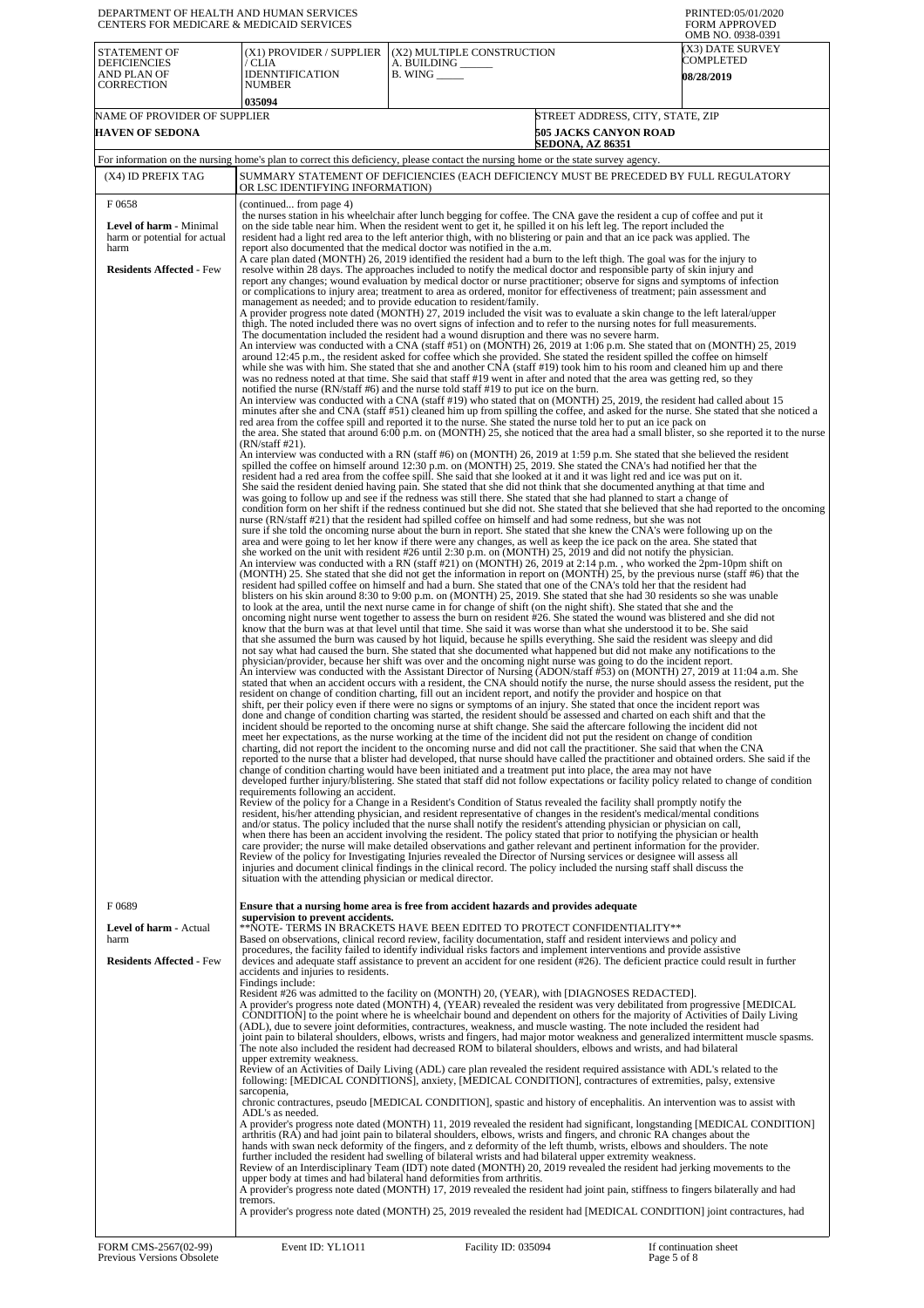| DEPARTMENT OF HEALTH AND HUMAN SERVICES<br>CENTERS FOR MEDICARE & MEDICAID SERVICES |                                                                                              |                                                                                                                                                                                                                                                                                                                                                                                                                                                                                                                                                                                                                                                                                                                                                                                                                                                                                                                                                                                                                                                                                                                                                                   | PRINTED:05/01/2020<br><b>FORM APPROVED</b>                                                                                                                                                                                                                                                                                                                                                                   |
|-------------------------------------------------------------------------------------|----------------------------------------------------------------------------------------------|-------------------------------------------------------------------------------------------------------------------------------------------------------------------------------------------------------------------------------------------------------------------------------------------------------------------------------------------------------------------------------------------------------------------------------------------------------------------------------------------------------------------------------------------------------------------------------------------------------------------------------------------------------------------------------------------------------------------------------------------------------------------------------------------------------------------------------------------------------------------------------------------------------------------------------------------------------------------------------------------------------------------------------------------------------------------------------------------------------------------------------------------------------------------|--------------------------------------------------------------------------------------------------------------------------------------------------------------------------------------------------------------------------------------------------------------------------------------------------------------------------------------------------------------------------------------------------------------|
| STATEMENT OF<br><b>DEFICIENCIES</b><br>AND PLAN OF<br><b>CORRECTION</b>             | (X1) PROVIDER / SUPPLIER<br>/ CLIA<br><b>IDENNTIFICATION</b><br><b>NUMBER</b>                | (X2) MULTIPLE CONSTRUCTION<br>A. BUILDING ______<br>$B.$ WING $\_\_\_\_\_\_\$                                                                                                                                                                                                                                                                                                                                                                                                                                                                                                                                                                                                                                                                                                                                                                                                                                                                                                                                                                                                                                                                                     | OMB NO. 0938-0391<br>(X3) DATE SURVEY<br>COMPLETED<br><b>08/28/2019</b>                                                                                                                                                                                                                                                                                                                                      |
|                                                                                     | 035094                                                                                       |                                                                                                                                                                                                                                                                                                                                                                                                                                                                                                                                                                                                                                                                                                                                                                                                                                                                                                                                                                                                                                                                                                                                                                   |                                                                                                                                                                                                                                                                                                                                                                                                              |
| NAME OF PROVIDER OF SUPPLIER<br><b>HAVEN OF SEDONA</b>                              |                                                                                              |                                                                                                                                                                                                                                                                                                                                                                                                                                                                                                                                                                                                                                                                                                                                                                                                                                                                                                                                                                                                                                                                                                                                                                   | STREET ADDRESS, CITY, STATE, ZIP<br><b>505 JACKS CANYON ROAD</b>                                                                                                                                                                                                                                                                                                                                             |
|                                                                                     |                                                                                              | <b>SEDONA, AZ 86351</b>                                                                                                                                                                                                                                                                                                                                                                                                                                                                                                                                                                                                                                                                                                                                                                                                                                                                                                                                                                                                                                                                                                                                           |                                                                                                                                                                                                                                                                                                                                                                                                              |
| (X4) ID PREFIX TAG                                                                  |                                                                                              | For information on the nursing home's plan to correct this deficiency, please contact the nursing home or the state survey agency.<br>SUMMARY STATEMENT OF DEFICIENCIES (EACH DEFICIENCY MUST BE PRECEDED BY FULL REGULATORY                                                                                                                                                                                                                                                                                                                                                                                                                                                                                                                                                                                                                                                                                                                                                                                                                                                                                                                                      |                                                                                                                                                                                                                                                                                                                                                                                                              |
| F0689                                                                               | OR LSC IDENTIFYING INFORMATION)                                                              |                                                                                                                                                                                                                                                                                                                                                                                                                                                                                                                                                                                                                                                                                                                                                                                                                                                                                                                                                                                                                                                                                                                                                                   |                                                                                                                                                                                                                                                                                                                                                                                                              |
| Level of harm - Actual                                                              | (continued from page 5)                                                                      | [MEDICAL CONDITION] joint changes and was pseudo-quadriplegic and spastic.                                                                                                                                                                                                                                                                                                                                                                                                                                                                                                                                                                                                                                                                                                                                                                                                                                                                                                                                                                                                                                                                                        | Review of a quarterly Minimum Data Set (MDS) assessment dated (MONTH) 30, 2019, revealed a Brief Interview for Mental Status                                                                                                                                                                                                                                                                                 |
| harm                                                                                |                                                                                              | score of 13, which indicated the resident had intact cognition. The MDS included the resident required extensive assist<br>with eating and drinking, and had functional limitation in ROM to bilateral upper and lower extremities.                                                                                                                                                                                                                                                                                                                                                                                                                                                                                                                                                                                                                                                                                                                                                                                                                                                                                                                               |                                                                                                                                                                                                                                                                                                                                                                                                              |
| <b>Residents Affected - Few</b>                                                     |                                                                                              | A care plan dated (MONTH) 2019 included the resident was on a therapeutic or altered consistency diet. The care plan also                                                                                                                                                                                                                                                                                                                                                                                                                                                                                                                                                                                                                                                                                                                                                                                                                                                                                                                                                                                                                                         | included the resident had motor agitation/restlessness with a goal that the resident would be free of injury. The care plan further                                                                                                                                                                                                                                                                          |
|                                                                                     |                                                                                              | included to utilize double handled cups for increased ADL independence.                                                                                                                                                                                                                                                                                                                                                                                                                                                                                                                                                                                                                                                                                                                                                                                                                                                                                                                                                                                                                                                                                           | A provider's progress note dated (MONTH) 19, 2019 revealed the resident had severe global muscle wasting/atrophy, as well as                                                                                                                                                                                                                                                                                 |
|                                                                                     |                                                                                              | abnormal ROM with contractures present to the bilateral shoulders, elbows and wrists.<br>Despite clinical record documentation that the resident had [MEDICAL CONDITION] joint contractures to the hands,                                                                                                                                                                                                                                                                                                                                                                                                                                                                                                                                                                                                                                                                                                                                                                                                                                                                                                                                                         |                                                                                                                                                                                                                                                                                                                                                                                                              |
|                                                                                     | Review of the physician's orders [REDACTED].                                                 | pseudo-quadriplegic and spastic movements, motor agitation/restlessness, major motor weakness, generalized intermittent<br>muscle spasms, stiffness to fingers bilaterally and tremors and jerking movements to the upper body at times, there was no<br>documentation that the resident had been assessed for safety risks related to drinking hot liquids.                                                                                                                                                                                                                                                                                                                                                                                                                                                                                                                                                                                                                                                                                                                                                                                                      |                                                                                                                                                                                                                                                                                                                                                                                                              |
|                                                                                     |                                                                                              | Further review of the clinical record revealed no documentation of the resident using a covered sippy cup, nor any<br>documentation that the resident had refused to use a covered sippy cup.                                                                                                                                                                                                                                                                                                                                                                                                                                                                                                                                                                                                                                                                                                                                                                                                                                                                                                                                                                     |                                                                                                                                                                                                                                                                                                                                                                                                              |
|                                                                                     |                                                                                              | An observation was conducted on (MONTH) 25, 2019 at 11:58 a.m. of the resident sitting in his wheelchair in the hall near<br>the nurses' station. The resident was observed to have spastic movements bilaterally to the upper and lower extremities and the<br>residents hands were contracted. At this time, a Certified Nursing Assistant (CNA) approached the resident with a cup<br>of coffee (which was in a plastic coffee cup with a single handle and no lid) and placed the cup of coffee on the bedside<br>table next to the resident and stated. Be careful, it's hot. The CNA was not observed to assist the resident with the cup<br>of coffee. The resident then picked up the cup of coffee and as he brought the cup to his lips, he quickly jerked it away<br>and some of the coffee spilled on the front of his torso/lap area. The resident's hands jerked again and the majority of<br>the coffee spilled on his lap. The resident then made a moaning noise and exhibited uncontrollable, spastic movements of<br>all extremities. The CNA told the resident that she would help him change out of his wet clothes and took him to his room |                                                                                                                                                                                                                                                                                                                                                                                                              |
|                                                                                     | immediately.                                                                                 |                                                                                                                                                                                                                                                                                                                                                                                                                                                                                                                                                                                                                                                                                                                                                                                                                                                                                                                                                                                                                                                                                                                                                                   | Review of the nursing progress notes revealed a note dated (MONTH) 25, 2019 a.m. which was marked as a late entry. However,                                                                                                                                                                                                                                                                                  |
|                                                                                     |                                                                                              | the actual date and time that this progress note was written was not included. The note stated that after lunch the<br>resident was in the wheelchair near the nurses station begging for coffee, and the CNA gave him coffee with supervision.                                                                                                                                                                                                                                                                                                                                                                                                                                                                                                                                                                                                                                                                                                                                                                                                                                                                                                                   |                                                                                                                                                                                                                                                                                                                                                                                                              |
|                                                                                     |                                                                                              | mark on his leg. The note included the CNA placed the resident into bed and called the nurse to look at his leg and                                                                                                                                                                                                                                                                                                                                                                                                                                                                                                                                                                                                                                                                                                                                                                                                                                                                                                                                                                                                                                               | The CNA placed the coffee on the table beside the resident and he knocked the coffee off the table and onto his leg, making a red                                                                                                                                                                                                                                                                            |
|                                                                                     | ice was applied to the area immediately.                                                     | An interview with the resident was conducted on (MONTH) 25, 2019 at 1:08 p.m. Resident #26 stated stated that he spilled<br>coffee on himself and was having some pain to the affected area. At this time, the resident was observed to have bilateral<br>hand malformations/hyperextension especially of the fingers and wrists. The resident was observed to have uncontrolled<br>spastic movements to the upper extremities when using a washcloth to wipe his face, however, there was no [DIAGNOSES]                                                                                                                                                                                                                                                                                                                                                                                                                                                                                                                                                                                                                                                         |                                                                                                                                                                                                                                                                                                                                                                                                              |
|                                                                                     | REDACTED] at rest.                                                                           | An observation of the resident was conducted on (MONTH) 25, 2019 at 2:03 p.m. The resident was observed independently<br>drinking ice water in the hallway, by holding a cup between his upper palms and maneuvering the cup to his lips. The<br>rest. As the resident drank the water, his hands jerked in a spastic manner and a small amount of water spilled onto the                                                                                                                                                                                                                                                                                                                                                                                                                                                                                                                                                                                                                                                                                                                                                                                         | resident was observed to have [DIAGNOSES REDACTED] movement to the upper extremities on purposeful movement, but not at                                                                                                                                                                                                                                                                                      |
|                                                                                     | front of his clothing.<br>cm, and the area was covered with a 4 x 4 dressing for protection. | A nursing progress note dated (MONTH) 26, 2019 at 1:00 a.m. revealed the resident had a blister which measured 8 cm by 11<br>A nursing progress note dated (MONTH) 26, 2019 at 5:00 a.m. revealed the resident stated that he spilled coffee yesterday                                                                                                                                                                                                                                                                                                                                                                                                                                                                                                                                                                                                                                                                                                                                                                                                                                                                                                            |                                                                                                                                                                                                                                                                                                                                                                                                              |
|                                                                                     | morning and had no complaints of pain.                                                       | stated the dressing was covering the area where the resident dropped coffee on himself. Staff #8 removed the dressing                                                                                                                                                                                                                                                                                                                                                                                                                                                                                                                                                                                                                                                                                                                                                                                                                                                                                                                                                                                                                                             | A wound care observation was conducted on (MONTH) 26, 2019 at 9:22 a.m., with a Registered Nurse (wound nurse/staff #8) and<br>a CNA (staff #51). The resident had a dressing in place to the left thigh, which was dated (MONTH) 25, 2019. The CNA (staff #51)                                                                                                                                              |
|                                                                                     |                                                                                              | and there was a reddened area of irregular shape which measured 10 cm by 9 cm., with two raised blisters. The larger<br>blister was draining clear fluid. Staff #8 said the wound was from a burn.<br>An observation of the resident was conducted on (MONTH) 26, 2019 at 9:32 a.m. The resident continued to have spastic<br>movements to the upper extremities with purposeful movement, but no [DIAGNOSES REDACTED] was noted at rest.                                                                                                                                                                                                                                                                                                                                                                                                                                                                                                                                                                                                                                                                                                                         |                                                                                                                                                                                                                                                                                                                                                                                                              |
|                                                                                     |                                                                                              | A nursing progress note dated (MONTH) 26, 2019 at 10:20 a.m. revealed documentation that the left upper thigh has pink/red<br>large area with two blisters, larger blister is draining clear water. Per the note, the resident spilled hot coffee on his<br>thigh yesterday p.m., and would talk to the provider to assess the wound and write orders for treatment.                                                                                                                                                                                                                                                                                                                                                                                                                                                                                                                                                                                                                                                                                                                                                                                              | Review of the Weekly Wound Measurement/Condition Report dated (MONTH) 26, 2019 revealed the left thigh burn was 11 cm long                                                                                                                                                                                                                                                                                   |
|                                                                                     | supervision.                                                                                 | by 8 cm wide with superficial depth. The documentation included there were two draining blisters and the wound was new.<br>A physician's orders [REDACTED]. The order also included for a sippy cup to be used with any warm beverages, with                                                                                                                                                                                                                                                                                                                                                                                                                                                                                                                                                                                                                                                                                                                                                                                                                                                                                                                      |                                                                                                                                                                                                                                                                                                                                                                                                              |
|                                                                                     |                                                                                              | According to the incident report dated (MONTH) 26, 2019, the resident was at the nurses station begging for coffee after<br>lunch on (MONTH) 25, 2019. The CNA gave the resident a cup of coffee and put it on the side table near him. When the<br>resident went to get it, he spilled it on his left leg. The report included the resident had a light red area to the left<br>anterior thigh, with no blistering on skin, no pain and an ice pack was applied.                                                                                                                                                                                                                                                                                                                                                                                                                                                                                                                                                                                                                                                                                                 | An interview was conducted with the wound care nurse (staff #8) on (MONTH) 26, 2019 at 9:55 a.m. She stated the area on the                                                                                                                                                                                                                                                                                  |
|                                                                                     | any past burn injuries for this resident.                                                    | On (MONTH) 26, 2019 at 10:07 a.m., this surveyor was informed by a CNA (staff #51) that the coffee that resulted in the<br>resident's burn on (MONTH) 25, was obtained from the coffee machine on the kitchenette on the East unit nurses station. The                                                                                                                                                                                                                                                                                                                                                                                                                                                                                                                                                                                                                                                                                                                                                                                                                                                                                                            | left thigh was a burn and the provider was coming in that day to assess the burn for treatment. She stated that she was not aware of                                                                                                                                                                                                                                                                         |
|                                                                                     | temperature reading was 168 degrees Fahrenheit (F).                                          | surveyor then obtained hot water from this same coffee machine, as the coffee carafe was empty at this time. The<br>An observation was conducted on (MONTH) 26, 2019 at 11:55 a.m. of staff #87 (clinical support staff) obtaining a temperature<br>of the coffee which was poured from the coffee machine carafe in the East unit nursing station kitchenette. Staff #87<br>stated the coffee temperature was 174.5 degrees F. Shortly following the observation she was heard to say that the coffee                                                                                                                                                                                                                                                                                                                                                                                                                                                                                                                                                                                                                                                            |                                                                                                                                                                                                                                                                                                                                                                                                              |
|                                                                                     |                                                                                              | from the East Unit kitchenette was too warm and a CNA was notified not to use the machine.<br>to use a sippy cup with resident #26. She stated that he spills ice water on himself a lot of the time related to his<br>uncontrollable movements. She stated they tried sippy cups in the past for him, but that he hates them. She said this was                                                                                                                                                                                                                                                                                                                                                                                                                                                                                                                                                                                                                                                                                                                                                                                                                  | An interview was conducted with a CNA (staff #19) on (MONTH) 26, 2019 at 1:01 p.m. She stated that she has newly been told                                                                                                                                                                                                                                                                                   |
|                                                                                     | the first time that she heard of him spilling coffee.                                        | resident #26 asked her for some coffee. She stated that she gave him a cup, but he said it was too cold and wanted fresh<br>very hot. She said that as she was standing back up, he spilled the coffee on himself. She stated<br>they had tried sippy cups with lids, but he refused to use them and wanted his coffee in a regular coffee cup. She stated<br>it is rare for him to spill fluids and that she has never known him to spill coffee on himself. She stated that he has<br>altered movements in his hands and arms and would guess them to be uncontrollable movements.<br>An interview was conducted with a registered nurse (staff #21) on (MONTH) 26, 2019 at 2:14 p.m. She stated the resident is                                                                                                                                                                                                                                                                                                                                                                                                                                                | An interview was conducted with a CNA (staff #51) on (MONTH) 26, 2019 at 1:06 p.m. She stated that on (MONTH) 25, 2019,<br>coffee. She said that she brewed a fresh pot of coffee and brought it to him approximately 10-15 minutes after it was made. She said<br>that she placed the coffee on the bed side table and knelt to eye level in front of him to tell him to be careful, because the coffee was |
|                                                                                     |                                                                                              | always asking for water or coffee and that he spills everything. She stated that she has tried to give him straws, but he<br>burned. She stated that once in a while he has spastic/uncontrolled movements, which improve with [MEDICATION<br>NAME] use. When questioned regarding the resident spilling fluids on himself and the possibility of getting burned, she<br>replied that she did not think about that because she only gives him cold fluids.                                                                                                                                                                                                                                                                                                                                                                                                                                                                                                                                                                                                                                                                                                        | just throws them out. She said that he has only spilled cold water when she has cared for him and this is the first time he has gotten                                                                                                                                                                                                                                                                       |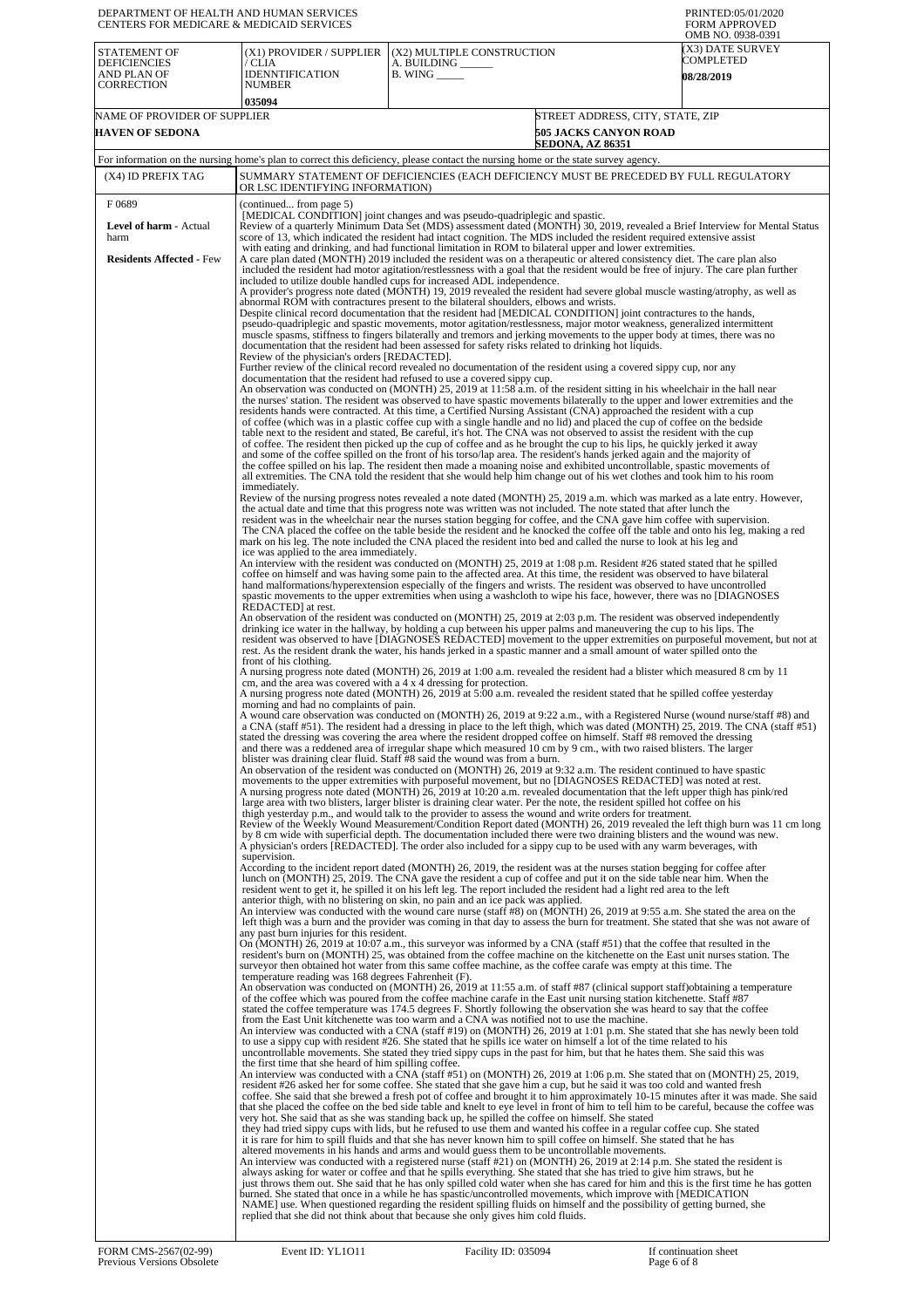| DEPARTMENT OF HEALTH AND HUMAN SERVICES<br>CENTERS FOR MEDICARE & MEDICAID SERVICES |                                                                                                                                                                                                                                                              |                                                                                                                                                                                                                                                                                                                                                                                                                                                                                                                                                                                                                                                                                                                                                                                                                                                                                                                                                                                                                                                                                                                                                                                                                                                                                                                                                                                                                                                                                                                                                                                                                                                                                                                                                                                                                                                                                                                                                                                                                                                                                                                                                                                                                                                                                                                                                                                                                                                                                                                                                                                                                                                                                                                                                                                                                                                                                                                                                                                                                                                                                                                                                                                                                                                                                                                                                                                                                                                                                                                                                                                                                                                                                                                                                                                                                                                                                                                                                                                                                                                                                                                                                                                                                                                                                                                                                                                                                                                                                                                                                                                           | PRINTED:05/01/2020<br><b>FORM APPROVED</b><br>OMB NO. 0938-0391                                                                                                                                                                                                       |
|-------------------------------------------------------------------------------------|--------------------------------------------------------------------------------------------------------------------------------------------------------------------------------------------------------------------------------------------------------------|-------------------------------------------------------------------------------------------------------------------------------------------------------------------------------------------------------------------------------------------------------------------------------------------------------------------------------------------------------------------------------------------------------------------------------------------------------------------------------------------------------------------------------------------------------------------------------------------------------------------------------------------------------------------------------------------------------------------------------------------------------------------------------------------------------------------------------------------------------------------------------------------------------------------------------------------------------------------------------------------------------------------------------------------------------------------------------------------------------------------------------------------------------------------------------------------------------------------------------------------------------------------------------------------------------------------------------------------------------------------------------------------------------------------------------------------------------------------------------------------------------------------------------------------------------------------------------------------------------------------------------------------------------------------------------------------------------------------------------------------------------------------------------------------------------------------------------------------------------------------------------------------------------------------------------------------------------------------------------------------------------------------------------------------------------------------------------------------------------------------------------------------------------------------------------------------------------------------------------------------------------------------------------------------------------------------------------------------------------------------------------------------------------------------------------------------------------------------------------------------------------------------------------------------------------------------------------------------------------------------------------------------------------------------------------------------------------------------------------------------------------------------------------------------------------------------------------------------------------------------------------------------------------------------------------------------------------------------------------------------------------------------------------------------------------------------------------------------------------------------------------------------------------------------------------------------------------------------------------------------------------------------------------------------------------------------------------------------------------------------------------------------------------------------------------------------------------------------------------------------------------------------------------------------------------------------------------------------------------------------------------------------------------------------------------------------------------------------------------------------------------------------------------------------------------------------------------------------------------------------------------------------------------------------------------------------------------------------------------------------------------------------------------------------------------------------------------------------------------------------------------------------------------------------------------------------------------------------------------------------------------------------------------------------------------------------------------------------------------------------------------------------------------------------------------------------------------------------------------------------------------------------------------------------------------------------------------------------|-----------------------------------------------------------------------------------------------------------------------------------------------------------------------------------------------------------------------------------------------------------------------|
| <b>STATEMENT OF</b><br><b>DEFICIENCIES</b><br>AND PLAN OF<br><b>CORRECTION</b>      | (X1) PROVIDER / SUPPLIER<br>/ CLIA<br><b>IDENNTIFICATION</b><br>NUMBER<br>035094                                                                                                                                                                             | (X2) MULTIPLE CONSTRUCTION<br>A. BUILDING ______<br>$B.$ WING $\_\_\_\_\_\_\$                                                                                                                                                                                                                                                                                                                                                                                                                                                                                                                                                                                                                                                                                                                                                                                                                                                                                                                                                                                                                                                                                                                                                                                                                                                                                                                                                                                                                                                                                                                                                                                                                                                                                                                                                                                                                                                                                                                                                                                                                                                                                                                                                                                                                                                                                                                                                                                                                                                                                                                                                                                                                                                                                                                                                                                                                                                                                                                                                                                                                                                                                                                                                                                                                                                                                                                                                                                                                                                                                                                                                                                                                                                                                                                                                                                                                                                                                                                                                                                                                                                                                                                                                                                                                                                                                                                                                                                                                                                                                                             | (X3) DATE SURVEY<br>COMPLETED<br><b>08/28/2019</b>                                                                                                                                                                                                                    |
| NAME OF PROVIDER OF SUPPLIER                                                        |                                                                                                                                                                                                                                                              |                                                                                                                                                                                                                                                                                                                                                                                                                                                                                                                                                                                                                                                                                                                                                                                                                                                                                                                                                                                                                                                                                                                                                                                                                                                                                                                                                                                                                                                                                                                                                                                                                                                                                                                                                                                                                                                                                                                                                                                                                                                                                                                                                                                                                                                                                                                                                                                                                                                                                                                                                                                                                                                                                                                                                                                                                                                                                                                                                                                                                                                                                                                                                                                                                                                                                                                                                                                                                                                                                                                                                                                                                                                                                                                                                                                                                                                                                                                                                                                                                                                                                                                                                                                                                                                                                                                                                                                                                                                                                                                                                                                           | STREET ADDRESS, CITY, STATE, ZIP                                                                                                                                                                                                                                      |
| <b>HAVEN OF SEDONA</b>                                                              |                                                                                                                                                                                                                                                              | SEDONA, AZ 86351                                                                                                                                                                                                                                                                                                                                                                                                                                                                                                                                                                                                                                                                                                                                                                                                                                                                                                                                                                                                                                                                                                                                                                                                                                                                                                                                                                                                                                                                                                                                                                                                                                                                                                                                                                                                                                                                                                                                                                                                                                                                                                                                                                                                                                                                                                                                                                                                                                                                                                                                                                                                                                                                                                                                                                                                                                                                                                                                                                                                                                                                                                                                                                                                                                                                                                                                                                                                                                                                                                                                                                                                                                                                                                                                                                                                                                                                                                                                                                                                                                                                                                                                                                                                                                                                                                                                                                                                                                                                                                                                                                          | <b>505 JACKS CANYON ROAD</b>                                                                                                                                                                                                                                          |
|                                                                                     |                                                                                                                                                                                                                                                              | For information on the nursing home's plan to correct this deficiency, please contact the nursing home or the state survey agency.                                                                                                                                                                                                                                                                                                                                                                                                                                                                                                                                                                                                                                                                                                                                                                                                                                                                                                                                                                                                                                                                                                                                                                                                                                                                                                                                                                                                                                                                                                                                                                                                                                                                                                                                                                                                                                                                                                                                                                                                                                                                                                                                                                                                                                                                                                                                                                                                                                                                                                                                                                                                                                                                                                                                                                                                                                                                                                                                                                                                                                                                                                                                                                                                                                                                                                                                                                                                                                                                                                                                                                                                                                                                                                                                                                                                                                                                                                                                                                                                                                                                                                                                                                                                                                                                                                                                                                                                                                                        |                                                                                                                                                                                                                                                                       |
| (X4) ID PREFIX TAG                                                                  | OR LSC IDENTIFYING INFORMATION)                                                                                                                                                                                                                              | SUMMARY STATEMENT OF DEFICIENCIES (EACH DEFICIENCY MUST BE PRECEDED BY FULL REGULATORY                                                                                                                                                                                                                                                                                                                                                                                                                                                                                                                                                                                                                                                                                                                                                                                                                                                                                                                                                                                                                                                                                                                                                                                                                                                                                                                                                                                                                                                                                                                                                                                                                                                                                                                                                                                                                                                                                                                                                                                                                                                                                                                                                                                                                                                                                                                                                                                                                                                                                                                                                                                                                                                                                                                                                                                                                                                                                                                                                                                                                                                                                                                                                                                                                                                                                                                                                                                                                                                                                                                                                                                                                                                                                                                                                                                                                                                                                                                                                                                                                                                                                                                                                                                                                                                                                                                                                                                                                                                                                                    |                                                                                                                                                                                                                                                                       |
| F0689                                                                               | (continued from page 6)                                                                                                                                                                                                                                      |                                                                                                                                                                                                                                                                                                                                                                                                                                                                                                                                                                                                                                                                                                                                                                                                                                                                                                                                                                                                                                                                                                                                                                                                                                                                                                                                                                                                                                                                                                                                                                                                                                                                                                                                                                                                                                                                                                                                                                                                                                                                                                                                                                                                                                                                                                                                                                                                                                                                                                                                                                                                                                                                                                                                                                                                                                                                                                                                                                                                                                                                                                                                                                                                                                                                                                                                                                                                                                                                                                                                                                                                                                                                                                                                                                                                                                                                                                                                                                                                                                                                                                                                                                                                                                                                                                                                                                                                                                                                                                                                                                                           |                                                                                                                                                                                                                                                                       |
| Level of harm - Actual<br>harm                                                      |                                                                                                                                                                                                                                                              | An interview with the resident was conducted on (MONTH) 27, 2019 at 8:37 a.m. He stated that he had a big burn on his leg<br>and that it was hurting worse today. During the interview, the resident was observed to have spastic movements to the upper<br>extremities with purposeful movement, but no [DIAGNOSES REDACTED] at rest.<br>Another interview was conducted with resident #26 on (MONTH) 27, 2019 at 10:25 a.m. He stated that sometimes he spills                                                                                                                                                                                                                                                                                                                                                                                                                                                                                                                                                                                                                                                                                                                                                                                                                                                                                                                                                                                                                                                                                                                                                                                                                                                                                                                                                                                                                                                                                                                                                                                                                                                                                                                                                                                                                                                                                                                                                                                                                                                                                                                                                                                                                                                                                                                                                                                                                                                                                                                                                                                                                                                                                                                                                                                                                                                                                                                                                                                                                                                                                                                                                                                                                                                                                                                                                                                                                                                                                                                                                                                                                                                                                                                                                                                                                                                                                                                                                                                                                                                                                                                          |                                                                                                                                                                                                                                                                       |
| <b>Residents Affected - Few</b>                                                     | pain medication yet.<br>and that is probably why they were doing closer supervision.<br>policy related to accident prevention.<br>specific for assessing resident's risk for burns.<br>upright.<br>interventions are implemented correctly and consistently. | drinks, but has never spilled anything hot on himself before. He stated that staff has tried to serve coffee to him in a<br>cup with a lid, but he did not like it and wanted it in a coffee cup. He stated that staff had not educated him on the<br>risks of burning himself and did not think it would ever happen. He stated that if he were to drink coffee now, he would<br>drink it in a cup with a lid. He said that he will not be drinking coffee anymore, because he is afraid that he will burn<br>himself again. He stated that his leg was burning and that he had a pain level of 8 out of 10, but had not asked for more<br>An interview was conducted with a registered nurse (staff #6) on (MONTH) 27, 2019 at 10:34 p.m. She stated the resident has<br>multiple contractures of the fingers and has had spastic movements of his arms for some time, and that it's worse when he<br>is agitated. She said that he has spilled drinks, but he is careful with hot drinks and has never spilled them before. She<br>stated that they do not give him anything without a CNA close by, and that a CNA was with the resident at the time of the<br>spill. When questioned regarding the resident's burn risk, she said that she was sure that they had assessed his burn risk<br>An interview was conducted with the Assistant Director of Nursing (ADON/staff #53) on (MONTH) 27, 2019 at 11:04 a.m. She<br>stated the spastic movements and altered joint status for resident #26 was not new, and that he had a history of<br>[REDACTED]. She said if the resident refused to use the sippy cups, there should be documentation of this and notification<br>to the provider. She stated this resident would be at risk of spills [MEDICAL CONDITION] hot liquids and that they did not<br>now has a burn with blisters and associated pain. She said that staff did not follow expectations or facility<br>An observation of the resident was conducted on (MONTH) 28, 2019 at 9:15 a.m. The resident was supine in bed and was<br>observed to have altered fine movements to the upper extremities. The resident was able to do larger movements (i.e. rub<br>his ear, and wipe his face), however the movements were over exaggerated and were not fully controlled. The resident's head<br>movements were also over exaggerated and his head bounced, when raised up and down from the pillow.<br>An interview with the Executive Director was conducted on (MONTH) 28, 2019 at 1:29 p.m., who stated there was no policy<br>Review of the policy on [MEDICAL CONDITION] hot beverages revealed that hot food and beverages will be served at safe<br>temperatures to prevents burns. The policy included that staff will monitor hot beverages on a regular basis at the point<br>they are served. The policy stated that the optimum temperatures of hot beverages is 160 to 185 degrees Fahrenheit (F),<br>who are at risk [MEDICAL CONDITION] choose to drink beverages above 155 degrees F. will be educated on the risks and<br>benefits of hot beverages. Appropriate supervision to obtain hot beverages will be provided to any individual demonstrating<br>decreased safety awareness and/or anyone who is at risk [MEDICAL CONDITION] scalds, based on clinical assessment. The<br>policy further included that lap trays, slip guards or cup holders on wheelchairs may be used to help hot liquids remain<br>A policy on Safety and Supervision of Residents revealed that resident safety and supervision and assistance to prevent<br>accidents are facility-wide priorities. The policy included that safety risks and environmental hazards are identified on<br>an ongoing basis. Employees shall be trained and in-serviced on potential accident hazards, how to identify and report<br>accident hazards, and preventing avoidable accidents. The policy identified resident-oriented approaches to safety which<br>included the following: address the safety and accident hazards for individual residents; staff shall use various sources<br>to identify risk factors for residents including the information obtained from the medical history, physical exam,<br>observations of the resident and the MDS; the interdisciplinary team shall analyze information obtained from assessments<br>and observations to identify any specific accident hazards or risks for the resident and shall target interventions to<br>reduce the potential for accidents; implement interventions to reduce accident risks and monitoring to ensure that | do what was needed to prevent the accident and resulting burn to the resident. She stated that as a result of the accident, the resident<br>however, to [MEDICAL CONDITION] beverages may be served at no more that 155 degrees F. The policy included that residents |
|                                                                                     |                                                                                                                                                                                                                                                              |                                                                                                                                                                                                                                                                                                                                                                                                                                                                                                                                                                                                                                                                                                                                                                                                                                                                                                                                                                                                                                                                                                                                                                                                                                                                                                                                                                                                                                                                                                                                                                                                                                                                                                                                                                                                                                                                                                                                                                                                                                                                                                                                                                                                                                                                                                                                                                                                                                                                                                                                                                                                                                                                                                                                                                                                                                                                                                                                                                                                                                                                                                                                                                                                                                                                                                                                                                                                                                                                                                                                                                                                                                                                                                                                                                                                                                                                                                                                                                                                                                                                                                                                                                                                                                                                                                                                                                                                                                                                                                                                                                                           |                                                                                                                                                                                                                                                                       |
| F0732                                                                               | Post nurse staffing information every day.                                                                                                                                                                                                                   |                                                                                                                                                                                                                                                                                                                                                                                                                                                                                                                                                                                                                                                                                                                                                                                                                                                                                                                                                                                                                                                                                                                                                                                                                                                                                                                                                                                                                                                                                                                                                                                                                                                                                                                                                                                                                                                                                                                                                                                                                                                                                                                                                                                                                                                                                                                                                                                                                                                                                                                                                                                                                                                                                                                                                                                                                                                                                                                                                                                                                                                                                                                                                                                                                                                                                                                                                                                                                                                                                                                                                                                                                                                                                                                                                                                                                                                                                                                                                                                                                                                                                                                                                                                                                                                                                                                                                                                                                                                                                                                                                                                           |                                                                                                                                                                                                                                                                       |
| Level of harm - Potential<br>for minimal harm<br><b>Residents Affected - Some</b>   | visitors not being made aware of the current staffing information.<br>Findings include:                                                                                                                                                                      | Based on observations, facility documentation, staff interviews and policy review, the facility failed to ensure the daily<br>posted nurse staffing information included the resident census. The deficient practice could result in residents and                                                                                                                                                                                                                                                                                                                                                                                                                                                                                                                                                                                                                                                                                                                                                                                                                                                                                                                                                                                                                                                                                                                                                                                                                                                                                                                                                                                                                                                                                                                                                                                                                                                                                                                                                                                                                                                                                                                                                                                                                                                                                                                                                                                                                                                                                                                                                                                                                                                                                                                                                                                                                                                                                                                                                                                                                                                                                                                                                                                                                                                                                                                                                                                                                                                                                                                                                                                                                                                                                                                                                                                                                                                                                                                                                                                                                                                                                                                                                                                                                                                                                                                                                                                                                                                                                                                                        |                                                                                                                                                                                                                                                                       |
|                                                                                     | completing the posted nurse staffing information.<br>the resident census at the beginning of each shift.                                                                                                                                                     | Observations were conducted on (MONTH) 26 and 27, 2019 of the Posting of Licensed and Unlicensed Direct Care Staff<br>information, which was located at the front desk. The form contained information regarding the daily number and hours<br>worked for Licensed Nurses and Certified Nursing Assistants. However, the postings did not include the resident census.<br>Review of the facility Posting of Licensed and Unlicensed Direct Care Staff forms from (MONTH) 26 to (MONTH) 25, 2019,<br>revealed the resident census was not included on 13 out of 30 days.<br>An interview was conducted with the Staffing Coordinator (staff #69) on (MONTH) 27, 2019 at 8:25 a.m. She stated the forms<br>posting form needs to be filled out with the date and the starting resident census for the day. Staff #69<br>said the forms did not contain the resident census and therefore did not meet the requirements and expectations for<br>An interview was conducted with the Administrator (staff #86) on (MONTH) 27, 2019 at 8:39 a.m. He stated the staff posting<br>form includes the projected resident census for the day and if the resident census was not on the form, it would not meet<br>the expectations/requirements for completion of the posted nurse staffing information.<br>Review of the facility's policy for Posting Direct Care Daily Staffing Numbers revealed the facility will post on a daily<br>basis for each shift, the number of nursing personnel responsible for providing direct care to residents and will include                                                                                                                                                                                                                                                                                                                                                                                                                                                                                                                                                                                                                                                                                                                                                                                                                                                                                                                                                                                                                                                                                                                                                                                                                                                                                                                                                                                                                                                                                                                                                                                                                                                                                                                                                                                                                                                                                                                                                                                                                                                                                                                                                                                                                                                                                                                                                                                                                                                                                                                                                                                                                                                                                                                                                                                                                                                                                                                                                                                                                                  | are prepared daily to make sure the facility has appropriate staffing for the resident census and resident care. She stated that the daily                                                                                                                            |
| F0812<br>Level of harm - Minimal                                                    |                                                                                                                                                                                                                                                              | Procure food from sources approved or considered satisfactory and store, prepare,<br>distribute and serve food in accordance with professional standards.                                                                                                                                                                                                                                                                                                                                                                                                                                                                                                                                                                                                                                                                                                                                                                                                                                                                                                                                                                                                                                                                                                                                                                                                                                                                                                                                                                                                                                                                                                                                                                                                                                                                                                                                                                                                                                                                                                                                                                                                                                                                                                                                                                                                                                                                                                                                                                                                                                                                                                                                                                                                                                                                                                                                                                                                                                                                                                                                                                                                                                                                                                                                                                                                                                                                                                                                                                                                                                                                                                                                                                                                                                                                                                                                                                                                                                                                                                                                                                                                                                                                                                                                                                                                                                                                                                                                                                                                                                 |                                                                                                                                                                                                                                                                       |
| harm or potential for actual<br>harm                                                |                                                                                                                                                                                                                                                              | Based on observations, staff interviews, and policy review, the facility failed to serve food in accordance with<br>professional standards for food service safety. The deficient practice could place residents at risk for food borne                                                                                                                                                                                                                                                                                                                                                                                                                                                                                                                                                                                                                                                                                                                                                                                                                                                                                                                                                                                                                                                                                                                                                                                                                                                                                                                                                                                                                                                                                                                                                                                                                                                                                                                                                                                                                                                                                                                                                                                                                                                                                                                                                                                                                                                                                                                                                                                                                                                                                                                                                                                                                                                                                                                                                                                                                                                                                                                                                                                                                                                                                                                                                                                                                                                                                                                                                                                                                                                                                                                                                                                                                                                                                                                                                                                                                                                                                                                                                                                                                                                                                                                                                                                                                                                                                                                                                   |                                                                                                                                                                                                                                                                       |
| <b>Residents Affected - Few</b>                                                     | illnesses.<br>Findings include:<br>out meal trays, only when touching or cutting up food.<br>but that she always washes her hands prior to serving meals.                                                                                                    | During a dining observation conducted on (MONTH) 25, 2019 at 11:57 a.m., a staff member (#4) was observed assisting a<br>resident by spreading butter on the resident's bread. The staff member was observed touching the bread with bare hands.<br>A second dining observation was conducted the same day at 12:03 p.m. Staff #4 was observed assisting another resident by<br>spreading butter on the resident's bread. The staff member was observed touching the bread with bare hands.<br>An interview was conducted with a Certified Nursing Assistant (CNA/staff #55) on (MONTH) 26, 2019 at 10:40 a.m. He stated<br>An interview was conducted with the CNA (staff #4) on (MONTH) 27, 2019 at 10:15 a.m. She stated that staff should wash their<br>hands prior to serving food to residents. The CNA stated that sometimes she touch residents' bread when setting up meals,<br>Review of the facility's policy for General Food Preparation and Handling, revealed staff will handle utensils, cups,<br>glasses and dishes in such a way as to avoid touching surfaces that food or drink would come in contact with. The policy                                                                                                                                                                                                                                                                                                                                                                                                                                                                                                                                                                                                                                                                                                                                                                                                                                                                                                                                                                                                                                                                                                                                                                                                                                                                                                                                                                                                                                                                                                                                                                                                                                                                                                                                                                                                                                                                                                                                                                                                                                                                                                                                                                                                                                                                                                                                                                                                                                                                                                                                                                                                                                                                                                                                                                                                                                                                                                                                                                                                                                                                                                                                                                                                                                                                                                                                                                                                                                                | that when touching residents' food, staff members should wear gloves. He stated that staff did not need to wear gloves when passing                                                                                                                                   |
| FORM CMS-2567(02-99)                                                                | Event ID: YL1011                                                                                                                                                                                                                                             | Facility ID: 035094                                                                                                                                                                                                                                                                                                                                                                                                                                                                                                                                                                                                                                                                                                                                                                                                                                                                                                                                                                                                                                                                                                                                                                                                                                                                                                                                                                                                                                                                                                                                                                                                                                                                                                                                                                                                                                                                                                                                                                                                                                                                                                                                                                                                                                                                                                                                                                                                                                                                                                                                                                                                                                                                                                                                                                                                                                                                                                                                                                                                                                                                                                                                                                                                                                                                                                                                                                                                                                                                                                                                                                                                                                                                                                                                                                                                                                                                                                                                                                                                                                                                                                                                                                                                                                                                                                                                                                                                                                                                                                                                                                       | If continuation sheet                                                                                                                                                                                                                                                 |